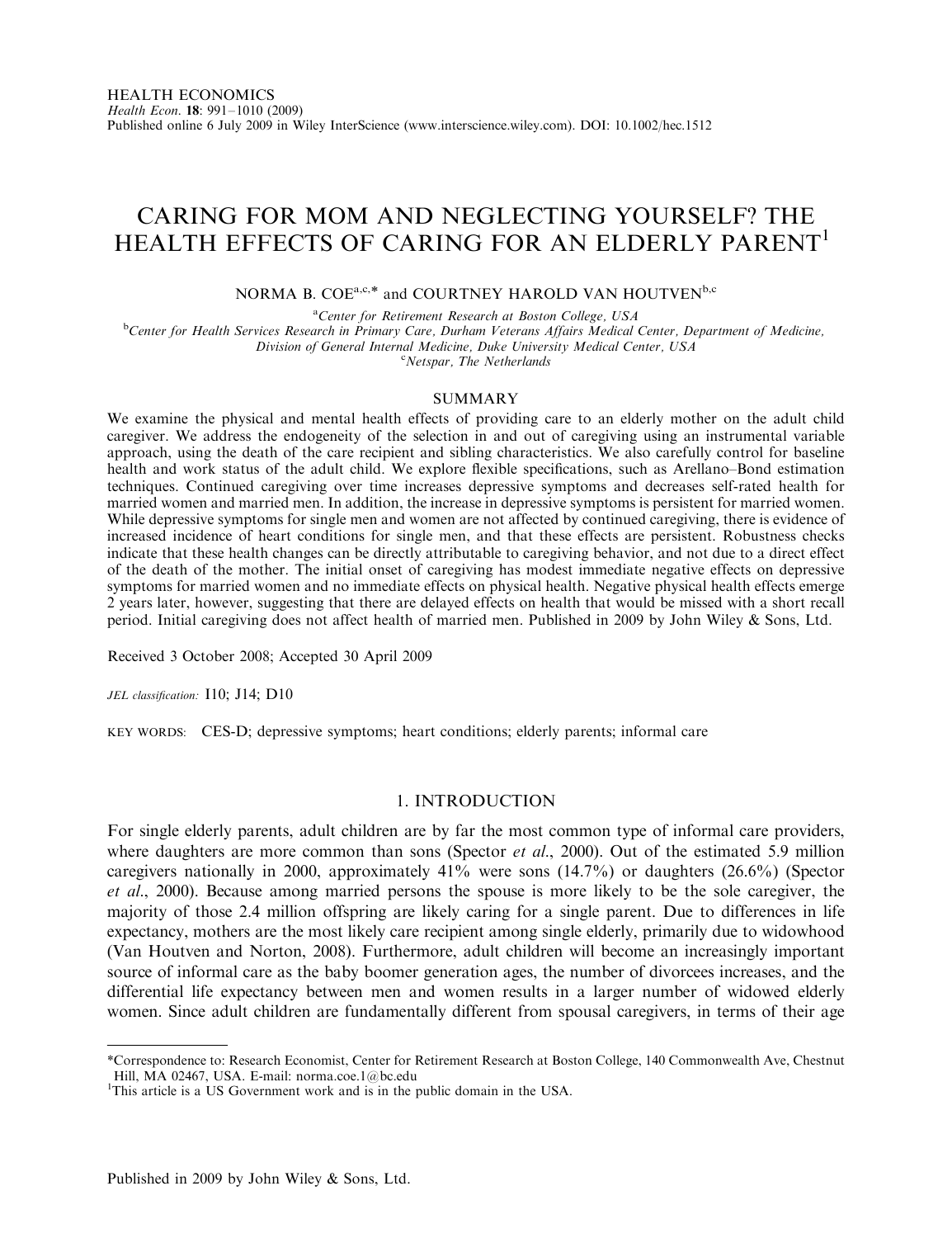profiles, the competing demands for their time, and the differences in their emotional and financial ties to their care recipient, understanding the long-term consequences of caregiving is an important policy issue.

This paper tests whether caregiving by adult children has adverse effects on their mental and physical health. The evidence is clear that providing informal care can cause adverse emotional and physical health effects on elderly spousal caregivers, at least in the short term, and even up to 5 years after a caregiving experience (Schulz *et al.*, 2001). Less is known about the care provided by relatively younger  $-50 - 70$ - year old on average – and presumably healthier adult children. Using a 12- year panel of data, we consider both the health effects of continuing caregiving over time as well as the initial health effects upon becoming a caregiver. To examine the persistence of effects, we also examine a 2-year and 4-year window after caregiving occurs.

The decision to provide care to a parent or stop providing care may be endogenous to one's own health, making estimates of the effects difficult to estimate without bias in observational studies. We examine both the start and the end of the caregiving episode. We use death of the care recipient as an instrument for the end of caregiving. Death of the care recipient serves as a sorting variable that allows us to compare health effects of caregivers who are still caregiving, caregivers who have stopped caregiving, and non-caregivers who have also experienced the death of a mother. To examine the effects of the initial selection into caregiving, we use sibling and family characteristics as instrumental variables, as has been done in the current literature focusing on the cross-section (Ettner, 1995; Stern, 1995; Heidemann and Stern, 1999; Engers and Stern, 2002; Van Houtven and Norton, 2004; Charles and Sevak, 2005; Heitmuller, 2007; Bolin *et al.*, 2007). Controlling for selection in and out of caregiving helps ensure that our estimates are free of endogeneity bias.

The key contributions of this work are that we carefully control for the endogeneity of informal care and health, we examine whether the health effects of caregiving are fleeting or persistent by using a long panel of longitudinal data, and we focus on adult children of the elderly, who are the most common source of informal care in the United States, for whom the long-term health effects of caregiving are not well understood.

### 2. BACKGROUND

Most of the studies on caregiver health effects have been cross-sectional or have used selective samples, either through randomized control trials providing help to caregivers, by examining certain disease types such as dementia, or by use of small probability or convenience samples (Hirst, 2004). Providing informal care can cause adverse emotional and physical health effects on elderly spousal caregivers over the short term (Sorensen et al., 2002; Brodaty et al., 2003), primarily by increasing depression risk. More intensive caregivers (Majerovitz, 1995; Sansoni et al., 2004) and female spousal caregivers (Harwood et al., 1998; Thompson *et al.*, 2004) are particularly prone to experiencing anxiety and depression (Majerovitz, 1995; Sansoni et al., 2004). Others have found that there are blood pressure (Shaw et al., 1999; Grant et al., 2002) and coronary heart disease effects of caregiving (Lee *et al.*, 2003; Mausbach *et al.*, 2007), with blood pressure effects persisting at least a year after the death of the spousal care recipient (Grant et al., 2002). Another study found that the health effects of caregiving persisted over time (Schulz and Beach, 1999), with spousal caregivers under strain facing significantly higher mortality risks up to 5 years after ceasing caregiving.

The longitudinal studies identified controlled initial caregiver health and intensity of the caregiving time over time, but did not account for endogeneity between informal care and health (Kiecolt-Glaser et al., 1991; Hirst, 2004). Hirst found that duration of caregiving increases psychological distress and that psychological distress was highest at the start or at the end of a caregiving episode (Hirst, 2004; Hirst, 2005). This study looked at all caregiver types, but did not examine separately the effect on adult children.

Less is known, therefore, about the health effects on adult children caring for a parent. The health effects may be different for children compared to spouses, due to differences in age (Clipp and George, 1993), less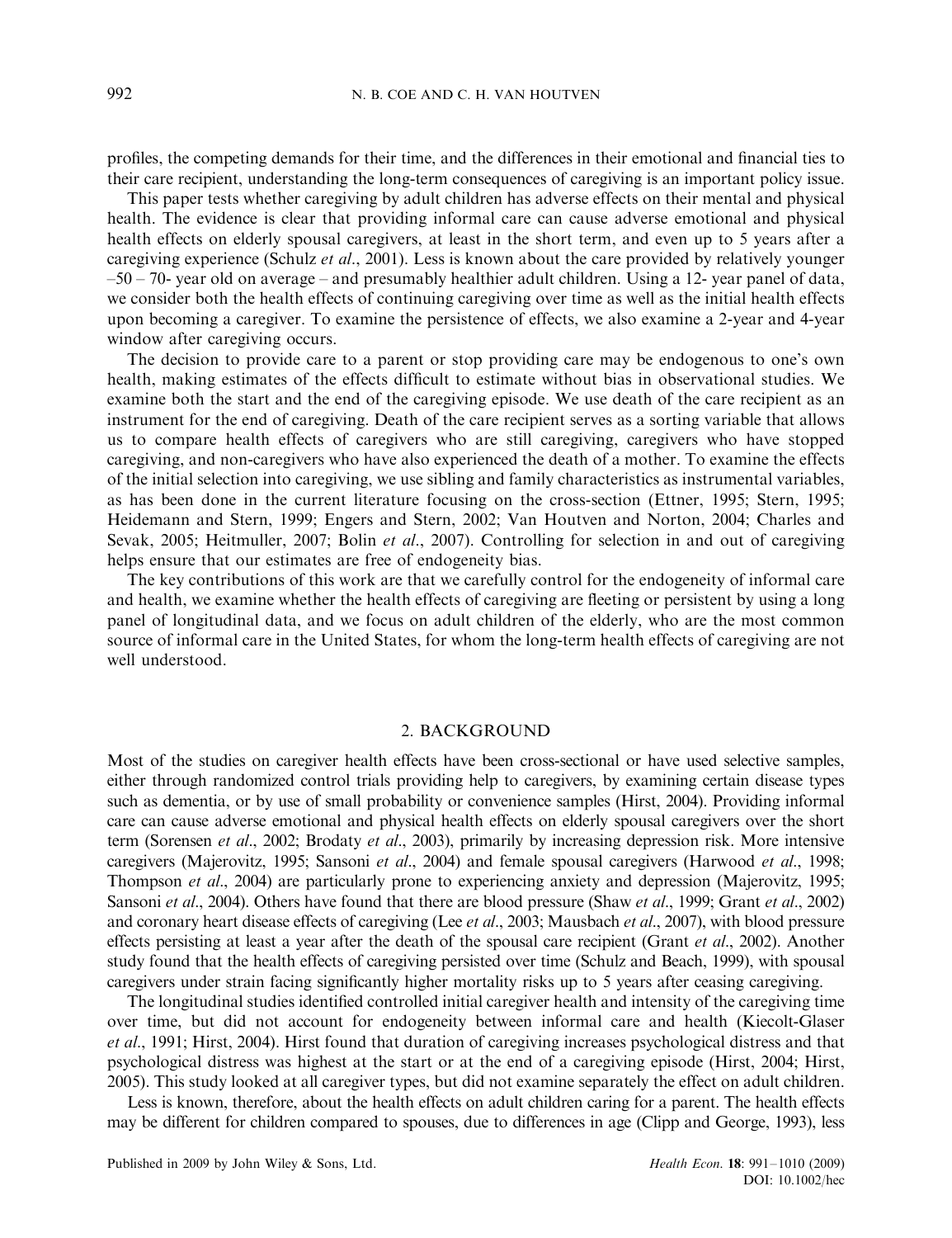financial and emotional dependence on the care recipient (Norton and Van Houtven, 2006), and differences in initial health and time constraints. Adult children are often torn between an obligation to a parent and to their own careers and families, a dilemma that does not often confront a spousal caregiver. Evidence exists that adult children showed a significantly higher degree of total caregiver burden, irrespective of age, compared to other related family caregivers (Andren and Elmstahl, 2007). However, this study used a small, non-representative sample and examined the effects over a short window of time.

We know very little about whether emotional or physical health effects of caregiving persist for adult children. The time period over which many health outcomes are measured in most studies, 6 months to 1 year, fails to capture the full effects because caregivers often have many more years of caregiving in front of them (Thompson et al., 2007) or because health effects are delayed. In addition, once a caregiver ceases being a caregiver, we know little about whether he or she will regain the lost health status. One study showed that non-spouse caregivers experienced feelings of relief after stopping caregiving, whereas spouse caregivers tended to experience more negative life changes (Eloniemi-Sulkava et al., 2002).

### 3. SELECTION

### 3.1. Selection out

If providing care to an elderly parent has negative health consequences, one must be careful to take into account the selection bias when examining the effects of continued caregiving. Caregivers cease caregiving for a variety of reasons, some of which may be due to their own health limitations. Depression, caregiver burden, and other health problems of the caregiver are significant contributing factors to stopping caregiving (Schulz and Beach, 1999). Most commonly, ceasing caregiving is due to death or institutionalization of the care recipient (Mittelman *et al.*, 1996). Although institutionalization is probably an endogenous decision, the death of the care recipient, or at least the exact timing of the death, is plausibly exogenous. We use death of the mother to control for the endogeneity of the decision to stop caregiving.

### 3.2. Selection in

We know from cross-sectional studies that caregivers tend to be daughters, be poorer, have lower opportunity cost of their time compared to siblings (Dwyer and Coward, 1991), and live closer to parents compared to siblings, including being more likely to co-reside (McGarry, 1998). Less is known about how health status affects selecting into caregiving. One must worry that the least healthy child, or the child with the lowest propensity for work, becomes the caregiver, or conversely that a certain threshold of health is needed before becoming a caregiver, making it potentially very important to control for initial health and economic endowments to understand the effects of informal care on health over time.

Another source of potential endogeneity bias comes from selection into caregiving among siblings. Children may act strategically or cooperatively in the decision to become a caregiver (Wolf *et al.*, 1997; Heidemann and Stern, 1999; Pezzin and Schone, 1999; Checkovich and Stern, 2002; Engers and Stern, 2002; Neuharth and Stern, 2002; Heitmuller, 2007) and their choice will depend partially on the expected behavior of siblings. Generally, the more likely siblings are to care for a parent, the less likely a child is to take care of a parent (Checkovich and Stern, 2002). Not considering dependence upon siblings may also introduce bias. We use sibling and family characteristics immutable to the child to control for the endogeneity of becoming a caregiver.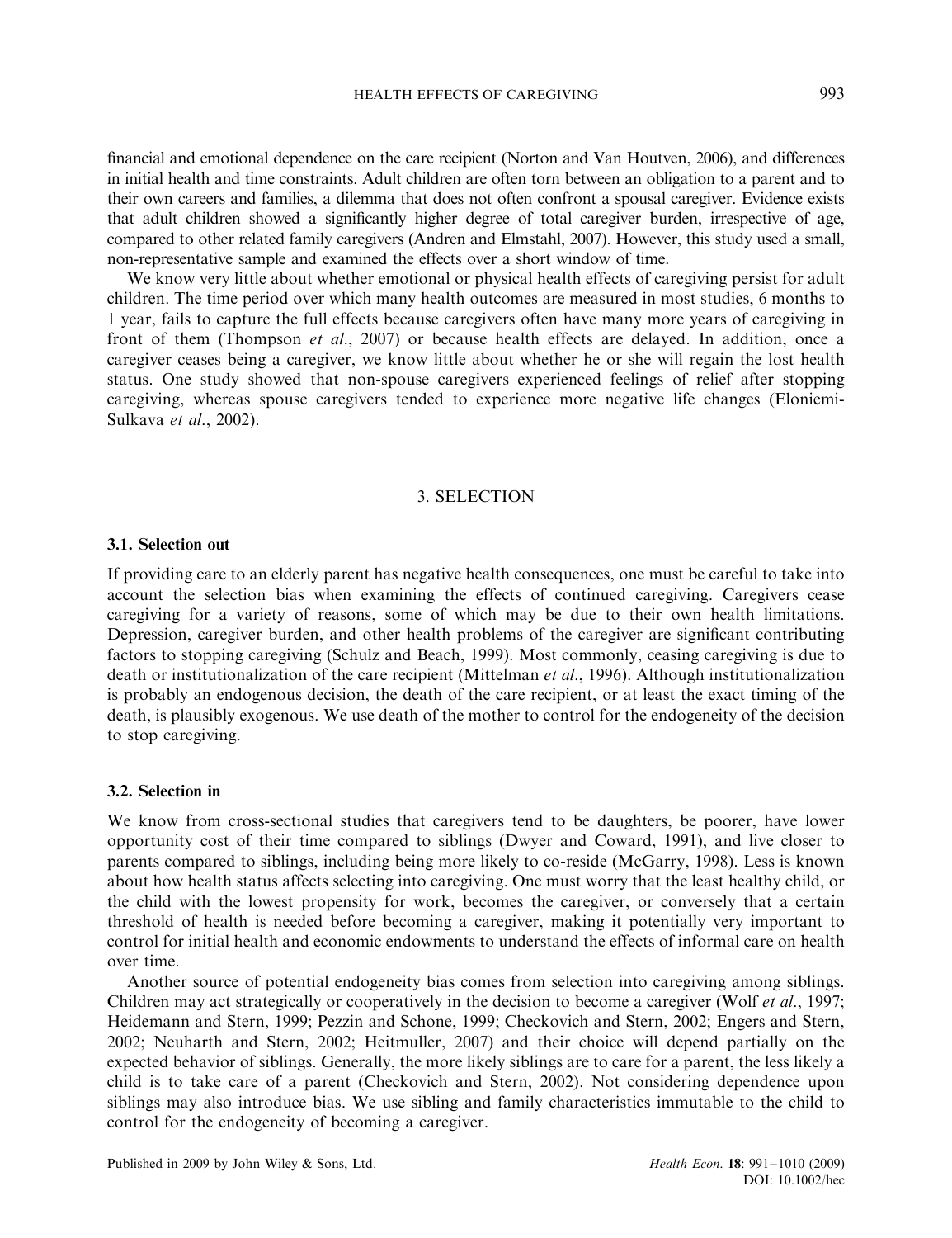## 4. DATA

We use data from seven waves of the Health and Retirement Survey (HRS) (1992–2004). The HRS is a nationally representative sample of the near elderly in the United States (ages 50 to 64 entered the sample initially). The HRS collects information about respondents, their spouses, their siblings, and the parents of respondents and spouses.

### 4.1. Sample

We examine men and women separately, given their different propensities to provide informal care and their different depression prevalence. We further delineate the sample by marital status. Since a married adult child has two potential workers within the household, the husband and the wife, joint-household production issues may mean that caregiving has different costs and gains between single and joint households. We tested this *a priori* assumption with a Wald test, which confirmed that we could not pool the samples.

We limit the sample to individuals with only a mother alive, since caregiving as an adult child is very different if the father is also a care provider to the mother. We also limit the sample to non-co-residing adult children prior to the start of any caregiving episode, since it is difficult to measure care provision, or even who is providing care for whom, in co-residing households. We also exclude persons who we do not observe before they begin caregiving, since we cannot ascertain their cohabitation status prior to the start of caregiving. To be clear, we only examine care to a mother. As such, an HRS respondent could be providing care to his mother and his wife could be providing care to her mother and both would be considered caregivers. Anyone providing care to a mother-in-law exclusively is categorized as a non-caregiver.

In order to examine the health effects of continued caregiving, our sample consists of HRS respondents or their spouses who are caregivers. First, we create a respondent- and spouse-level dataset  $(N = 74220)$ , selecting families that had only a mother alive and did not co-reside before the caregiving episode. We then limit the sample to individuals who provided care at time  $t = 0$ . This sample consists of 2557 observations in total or 1467 individuals, 1270 married female observations (700 individuals), 347 single female observations (204 individuals), 817 married male observations (480 individuals), and 123 single male observations (83 individuals).

To examine the health effects of initial selection into caregiving, we create a sample of noncaregivers. This sample consists of 8007 observations (3316 individuals), of which there were 3311 married female observations (1391 married females), and 2993 married male observations (1217 married males). $<sup>2</sup>$ </sup>

We also create a family-level data set to construct family-level instruments examine the health effects of initial caregiving. The family-level data set includes all respondents, their spouses, and their siblings  $(N = 151890)$  person-wave observations). Selecting families that had only the mother alive, who did not have anyone co-residing with the mother prior to caregiving, and had an HRS respondent who was observed in at least two waves, we have 35 778 observations from 1994 to 2002.

### 4.2. Main measures

4.2.1. Dependent variables. To measure mental health, we use the CES-D8 index (Blazer et al., 1991; Hays et al., 1993). Scores of 4 or 5 and above on this 8-point scale are consistent with probable clinical depression. Caregiver physical health is measured using both subjective and objective physical health

<sup>&</sup>lt;sup>2</sup>As will be discussed later, the instruments typically used in the literature, and employed here, are weak for the samples of single men and single women, thus we exclude singles for the initial caregiving effects.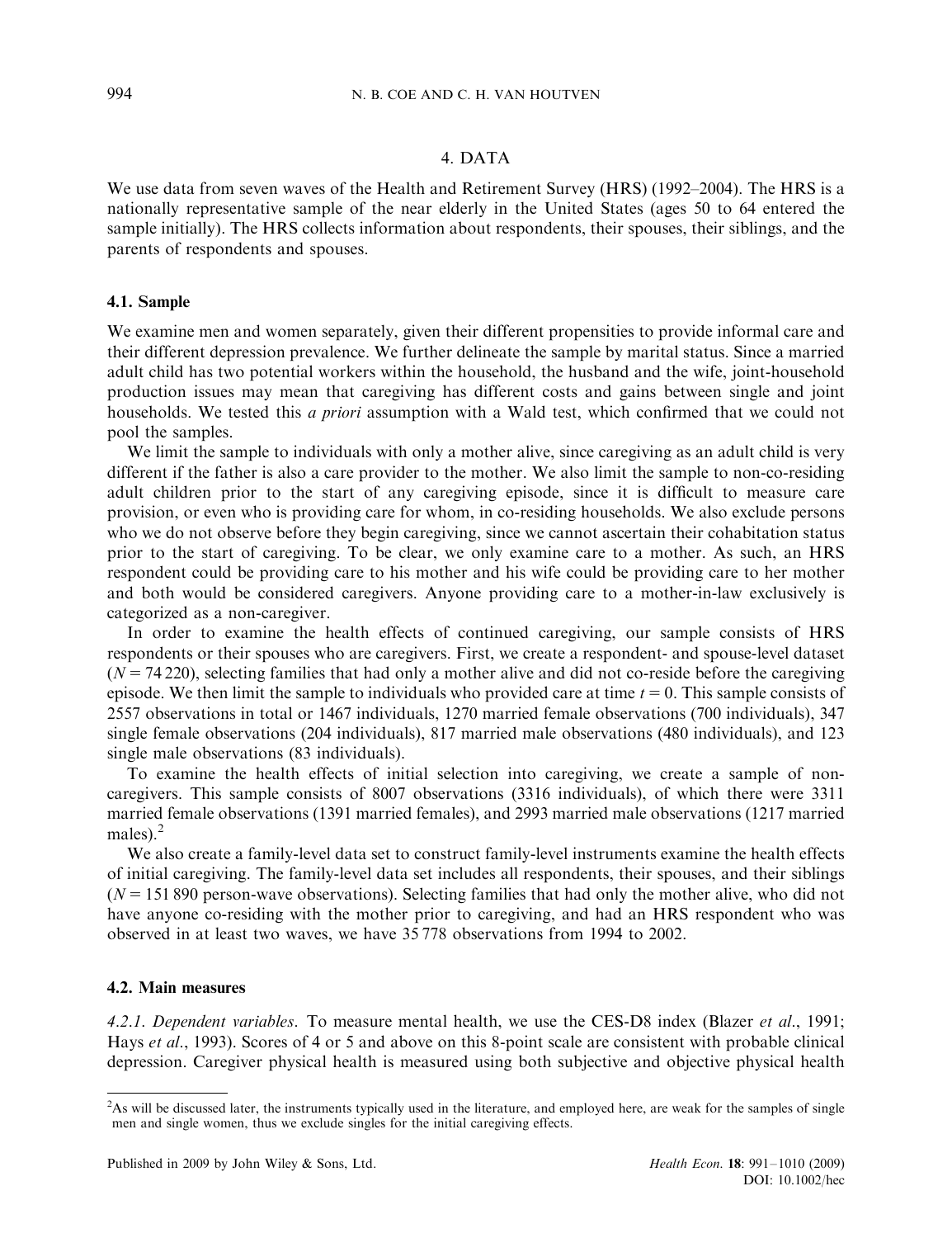measures (e.g. self-reported health on a 5-point scale ranging from excellent (1) to poor (5), any diagnosed heart condition, and ever told s/he has high blood pressure). In order to discretize the subjective health measure, we create a dichotomous variable equal to one if a respondent reports being in very good or excellent health.

4.2.2. Primary explanatory variables. A discrete measure of caregiving is the main explanatory variable of interest. Specifically, the HRS asks, $3 \div$ Did you spend a total of 100 or more hours (since Previous Wave Interview Month–Year/in the last 2 years) helping your (parents/mother/father) with basic personal activities like dressing, eating, and bathing?' For those with a yes response, they are next asked, 'Roughly how many hours did you yourself spend giving such assistance?' Preliminary analysis has raised concerns about the reporting accuracy for hours of assistance, thus, we use only the indicator variable for providing any informal care. This means that we are mixing both intensive caregivers and occasional caregivers and measuring a lower bound for the health effects for the intensive caregivers.

The HRS also asks, 'Did you spend a total of 100 or more hours (since Previous Wave Interview Month–Year/in the last 2 years) helping your (parents/mother/father) with other things such as household chores, errands, transportation, etc.?' A caregiver providing either type is considered as a caregiver when looking at respondents' health effects of initial and continued caregiving.

### 5. METHODS

### 5.1. Model

In order to examine the effect of caregiving on the health of the caregiver, we estimate the following regression:

$$
H_{c,t+2} = \alpha + \beta_1 H_{c,t} + \beta_2 A_{c,t+2,t} + \beta_3 X_p + \beta_4 X_c + \theta_t + \mu
$$
 (1)

where H is the health outcome, A is the informal care behavior,  $X_p$  are the characteristics of the parent, and  $X_c$  are individual (child)-level characteristics. The individual-level characteristics included are age, age squared, number of children, race, being foreign born, educational categories (less than high school, high school, some college, 4-year degree, or higher), and logged net worth. We also include indicator variables for having worked full time or part time in the previous interview. The parental variables include education of both parents as proxies for socio-economic status as well as the variables indicating the health of the mother, such as whether or not she needs help with activities of daily living or can be left alone for an hour or more at a time.

This equation is a reduced-form model of the Grossman health production function (Grossman, 1972), where health is a function of previous health and health investments.  $\beta_1$  in Equation (1) provides an estimate of the natural rate of health deterioration, and the other control variables affect the health investments one makes. Caregiving might have an effect on the health investments made, if it directly changes the physical or mental demands, or changes health-seeking behaviors, which in turn will affect health. The goal of this paper is to determine the size and the direction of the effect on a caregiver's health.

<sup>&</sup>lt;sup>3</sup>There are a few changes to this question during the survey. In 1994, the question was asked for about 50 or more hours of care instead of 100, and for only about the previous 12 months instead of 2 years. We do not adjust the data for these differences.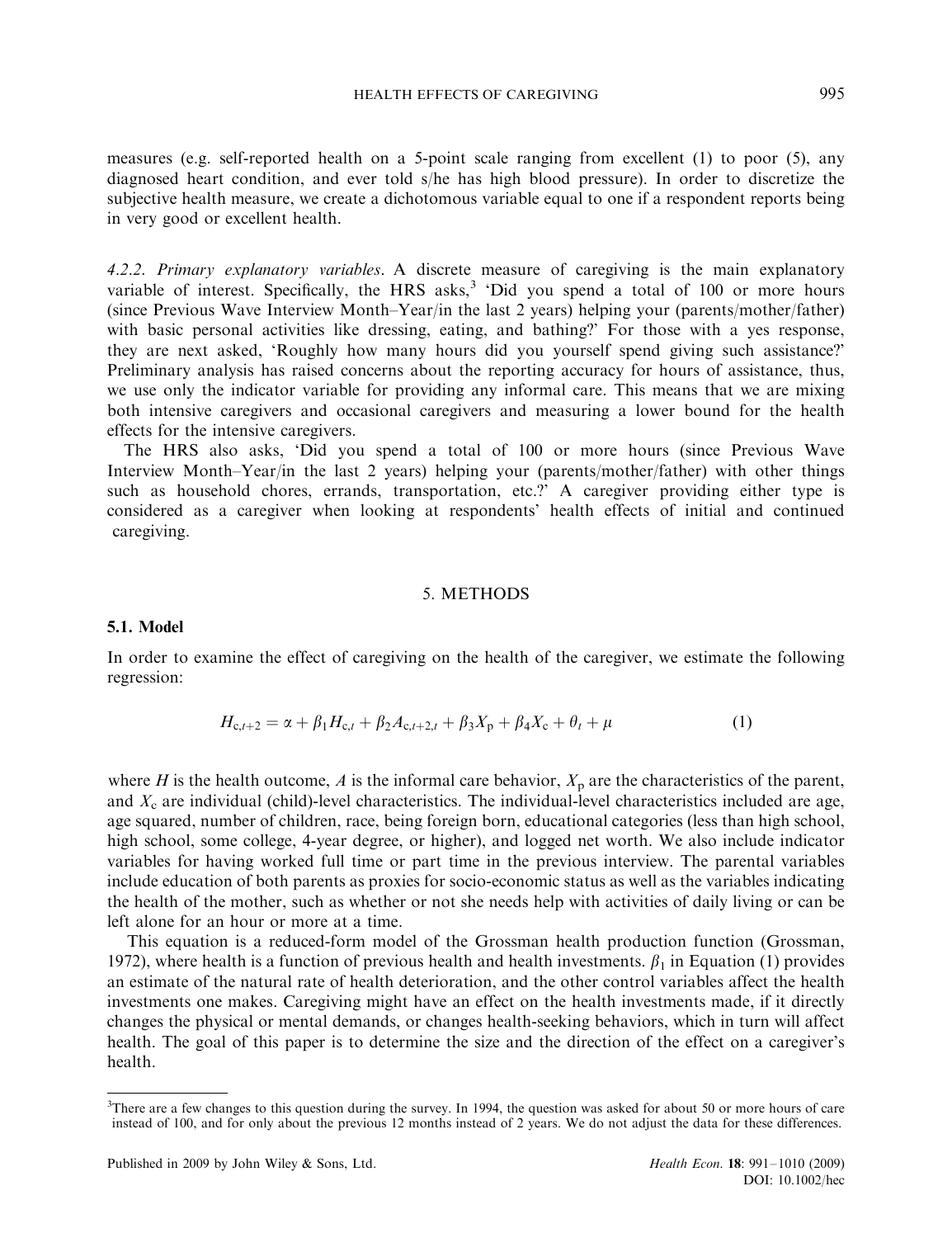### 5.2. Estimation

Our main analysis focuses on controlling for the endogeneity of caregiving through instrumental variable techniques. We explore the difference between linear probability models and non-linear models (probit and Poisson models), depending on the support for the dependent variable.

We also explore more flexible specifications of the model, which allow us to control for individual specific effects explicitly, e.g. if individuals have a different taste for providing care. If we assume that the unobserved heterogeneity terms are uncorrelated with the explanatory variables, then a random effects estimation procedure is more efficient. It should be also pointed out that by combining random-effects with IV methods, we relax the previous assumptions for IV and allow for correlation among the caregiving variable and time-variant unobservables. If, instead, we allow for remaining correlation between an individual heterogeneity term and our explanatory variables, a fixed-effects model is more appropriate. The combination of IV methods with fixed-effect methods would also control for possible correlation among caregiving and time-variant unobservables. Since our model (Equation 1) also has a lagged-dependent variable, a fixed-effects instrumental variable approach is unwarranted, since the estimates will be biased (Nickell, 1981). Thus, we explore whether an Arellano–Bond (A-B) GMM estimator best fits the data.<sup>4</sup> A-B, estimators use the two-period (or more) lagged health variable as an instrument for the difference between the lagged health variable and current health (addressing the concern that once differencing the model to eliminate the fixed-effect term introduces an endogeneity problem because the first difference in health (health t minus health  $t-2$ ) is correlated with the individual specific part of the error term). For health conditions that are changeable over time, A-B may perform better than the first differenced approach of IV-FE estimation (Arellano and Bond, 1991). Health conditions that are persistent, such as chronic diseases, might be weak instruments due to the lack of variation in the lagged measure. For A-B to be preferred, the deeper lags must be valid instruments. In order to test this, the AR(1) test statistic should be significant, i.e. there is serial correlation between lagged health and current in health, and the AR(2) test statistic should be insignificant, meaning that there is no second-order serial correlation. If the error structure does not fit this description, we rely instead on the IV estimates.

5.2.1. Selection out of caregiving. Among current caregivers, continued caregiving is instrumented by the death of a parent. The validity of the instrument must create a significant exogenous change from caregiving to stopping caregiving. We also run a sensitivity test to make sure that the exclusion of our instrument is valid, i.e. the death of a parent does not have a direct effect on one's health (e.g. through a bereavement effect) (Van den Berg et al., 2008).

5.2.2. Selection into caregiving. We control for selection into caregiving, based on the previous literature by using the sibling and family characteristics that are immutable to the individual, created from the family-level data set. These include variables, such as number of children in the family, percent of children who are girls, eldest child in the family is a daughter, total number of kids among all siblings, total number of grand kids, and total number of siblings working in the wave prior to caregiving (varying within family).

<sup>4</sup> The more flexible models of the error-term structure, combined with dynamic panel data with a lagged-dependent variable, are much more difficult in non-linear models. Thus, we limit this analysis to the linear case, and examine how many predictions we have outside the support of the dependent variable to see if the linear model fits the data sufficiently.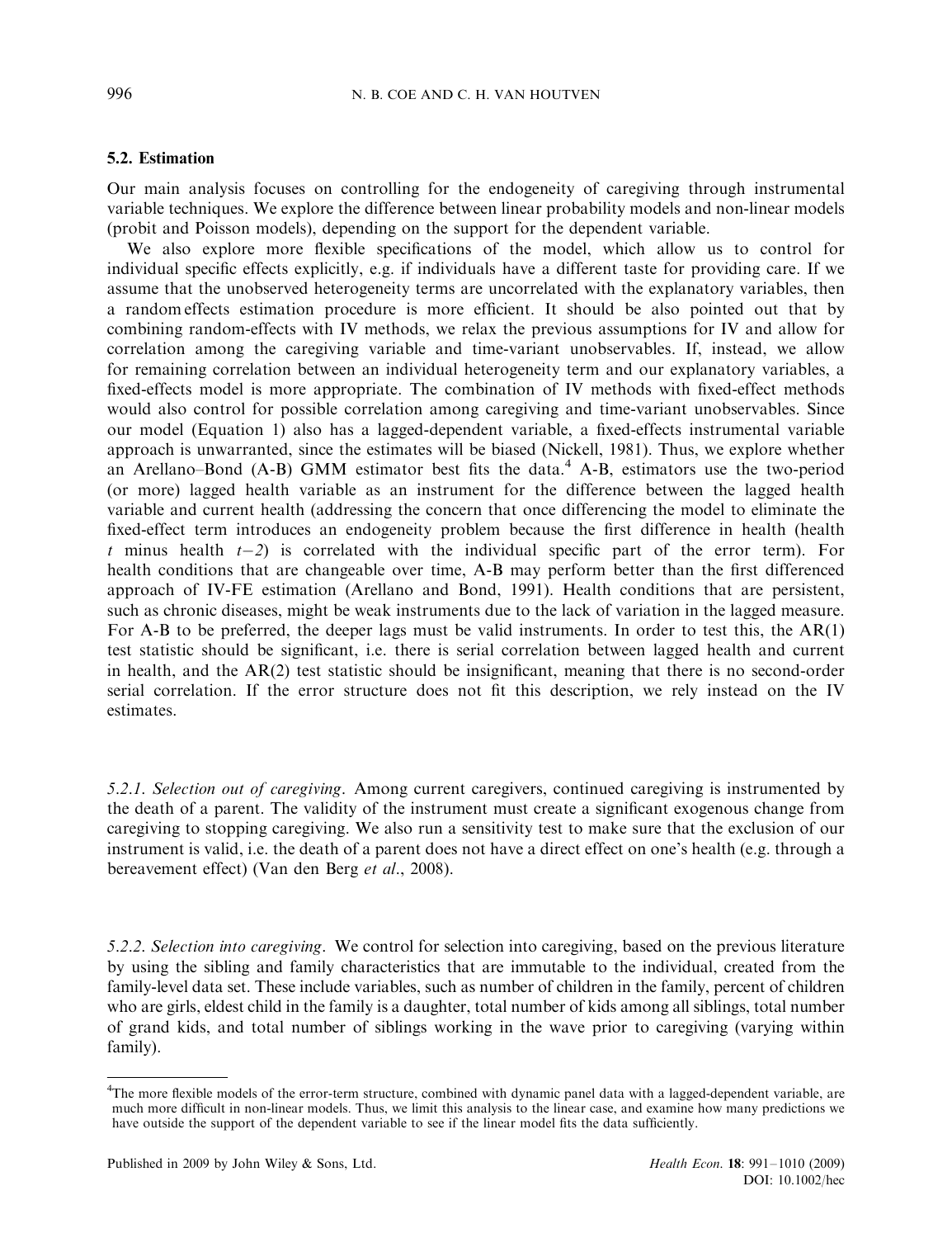# HEALTH EFFECTS OF CAREGIVING 997

## 6. RESULTS

### 6.1. Descriptive statistics

Table I presents the descriptive statistics of our two samples, recorded the first time we observe the individual. The sample of non-caregivers is slightly younger, has fewer children and grandchildren than the sample of caregivers, and has lower net worth.

Regarding the outcomes of interest, caregivers have more depressive symptoms (CES-D8) and have a higher prevalence of heart conditions. On the contrary, non-caregivers have higher reported prevalence of high blood pressure. Corresponding to the differences in health and age, non-caregivers are more likely to work than caregivers. Mothers of caregivers are older (conditional on being alive) and more educated than mothers of non-caregivers.

## 6.2. Continued caregiving

6.2.1. The first stage. Table II presents the transition probabilities of caring from one period to the next (2 years later). Of the children providing care for a mother in time  $t$ , over half of them stop 2 years later.

| Dependent variables                         | Caregivers | Non-caregivers |
|---------------------------------------------|------------|----------------|
| Health measures                             |            |                |
| Depressive symptoms                         | 1.16       | 0.27           |
| Heart condition                             | 0.09       | 0.11           |
| High blood pressure                         | 0.22       | 0.36           |
| Self-reported very good or excellent health | 0.53       | 0.53           |
| Explanatory variables                       |            |                |
| Demographic characteristics                 |            |                |
| Female                                      | 0.64       | 0.55           |
| Is an eldest daughter                       | 0.33       | 0.27           |
| Married                                     | 0.73       | 0.75           |
| Age                                         | 57.69      | 54.76          |
| Education (years)                           | 12.82      | 12.31          |
| Number of children                          | 3.42       | 3.38           |
| Number of grandkids                         | 4.28       | 2.32           |
| Work/wealth measures                        |            |                |
| Full-time work                              | 0.45       | 0.51           |
| At least part-time work                     | 0.54       | 0.57           |
| Net worth                                   | 297869     | 249864         |
| Mother's characteristics                    |            |                |
| Mother needs ADL help                       | 0.30       | 0.23           |
| Mother has doctor diagnosed memory problem  | 0.04       | 0.005          |
| Mother's age                                | 87.40      | 79.55          |
| Mother's education (years)                  | 10.04      | 9.73           |
| Family structure instrument list            |            |                |
| Number of girls                             | 1.89       | 2.23           |
| Number of boys                              | 1.64       | 1.97           |
| Eldest child in family is female            | 0.55       | 0.53           |
| Number of siblings' kids                    | 6.46       | 8.04           |

Table I. Descriptive statistics of adult children and their families, by caregiver status

| Table II. Continuing care among caregivers |  |  |
|--------------------------------------------|--|--|
|                                            |  |  |
|                                            |  |  |

|                                                     |               | Cared for mother at time t                     |                                         |
|-----------------------------------------------------|---------------|------------------------------------------------|-----------------------------------------|
|                                                     | Entire sample | Mother still alive <sub><math>t+2</math></sub> | Mother dies <sub><math>t+2</math></sub> |
| Cared for mother <sub><math>t+2</math></sub>        | 45%           | $52\%$                                         | $0\%$                                   |
| Did not care for mother <sub><math>t+2</math></sub> | $55\%$        | 48%                                            | $100\%$                                 |
| N                                                   | 2709          | 2316                                           | 393                                     |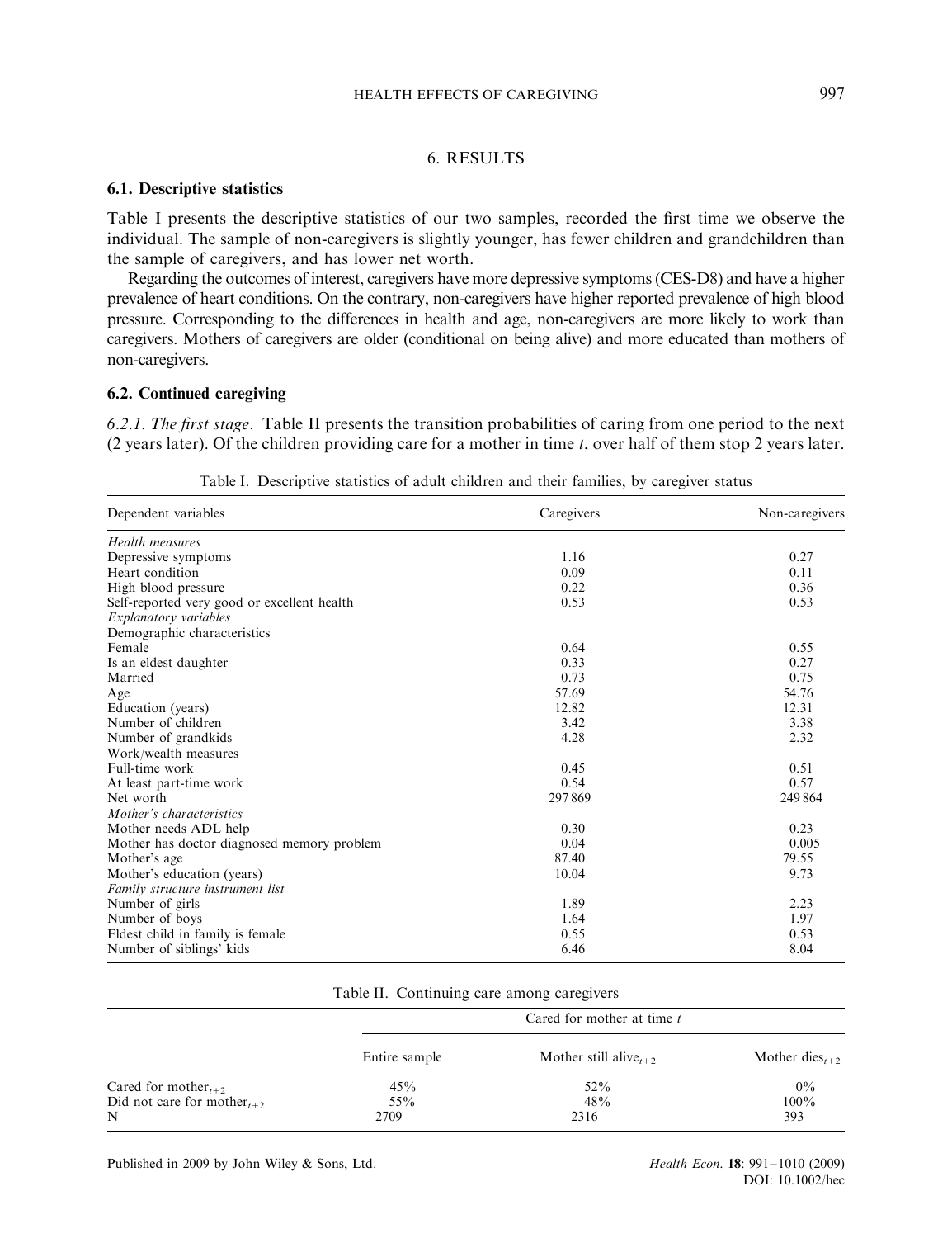|                           | Married women | Single women | Married men    | Single men   |
|---------------------------|---------------|--------------|----------------|--------------|
| Mother died               | $-0.5538***$  | $-0.5415***$ | $-0.4628***$   | $-0.3955***$ |
|                           | (0.0191)      | (0.0409)     | (0.0243)       | (0.0987)     |
| Work full-time,           | $-0.0128$     | 0.0633       | $-0.1598***$   | $-0.1929$    |
|                           | (0.0438)      | (0.0825)     | (0.0553)       | (0.1588)     |
| Work at least             | 0.0073        | $-0.0546$    | $0.2080^{***}$ | 0.1336       |
| $part-timet$              | (0.0406)      | (0.0820)     | (0.0542)       | (0.1589)     |
| Number of kids,           | 0.0062        | $-0.0294**$  | 0.0013         | 0.0088       |
|                           | (0.0062)      | (0.0147)     | (0.0084)       | (0.0212)     |
| Age                       | 0.0106        | $-0.0835$    | $0.1415***$    | $0.6065***$  |
|                           | (0.0303)      | (0.0578)     | (0.0424)       | (0.1331)     |
| Age squared               | $-0.0001$     | 0.0007       | $-0.0012***$   | $-0.0050***$ |
|                           | (0.0003)      | (0.0005)     | (0.0003)       | (0.0011)     |
| $Educ <$ HS               | $0.0847*$     | $-0.0730$    | $0.1497***$    | 0.1326       |
|                           | (0.0471)      | (0.0641)     | (0.0518)       | (0.1285)     |
| HS degree                 | 0.0366        | $-0.0253$    | $0.1667***$    | $-0.1584$    |
|                           | (0.0531)      | (0.0876)     | (0.0559)       | (0.1467)     |
| At least some             | 0.0573        | $-0.0351$    | $0.1131*$      | $-0.0074$    |
| College                   | (0.0624)      | (0.0941)     | (0.0604)       | (0.1894)     |
| White/Caucasian           | 0.0559        | 0.0244       | 0.0473         | $-0.2614**$  |
|                           | (0.0726)      | (0.0737)     | (0.2069)       | (0.1071)     |
| CES-D8                    | $-0.0119$     | $-0.0102$    | 0.0008         | $-0.0279$    |
|                           | (0.0084)      | (0.0116)     | (0.0100)       | (0.0226)     |
| <b>Observations</b>       | 1270          | 347          | 817            | 123          |
| R-squared                 | 0.21          | 0.25         | 0.17           | 0.47         |
| Year fixed effects        | X             | X            | X              | X            |
| F-test on death variables | $837.32***$   | $175.42***$  | $361.19***$    | $16.04***$   |

Table III. First stage results for continued caregiving

Note: These regressions also include: log(net worth), education of the mother, education of the father, the number of children age, age squared, work in the previous wave, education categories, race, foreign born and Hispanic indicators, health of the mother, controls for missing values, and wave indicators. The sample is of those providing care in the previous wave, not coresiding before the caregiving episode, and with only the mother alive.

Robust standard errors in parentheses. \*Significant at 10%; \*\*significant at 5%.

This trend switches among those whose mother is still alive 2 years later – over half of them continue to provide informal care. However, if the mother dies, there is as expected, a zero percent chance that the mother who died will be cared for in the next period. The death of the care recipient acts as an important switching mechanism from caring to non-caring.

The first stage model<sup>5</sup> (Table III) confirms the strength of death of a mother beyond the univariate case. It is clear that the death of a mother is an important negative predictor of continuing caregiving. For married women (column 1), e.g. an adult child is 55% less likely to continue caregiving if a mother passes away. The estimates are similar in magnitude for the other subsamples (columns 2–4). The partial F-test statistic is the lowest for single men, but at 16 is statistically significant and comfortably over the threshold of 10 (Staiger and Stock, 1997). The other subgroups have test statistics with magnitudes ranging from 175 to 837 and appear in Table III. While CES-D8 (and the other health measures) are generally not significant in the first stage, the Hausman test for endogeneity reveal that, as suspected, health and caregiving are endogenous.

There are other interesting patterns of personal characteristics that affect one's propensity to continue providing care for an elderly mother. Age has a non-linear effect for adult sons, while having no effect for adult daughters. Married sons and single daughters are responsive to their outside time

<sup>5</sup> Since we include the lagged-dependent variable in the regression, we have 16 first-stage regressions (4 subsamples and 4 outcome measures). Table III presents the first-stage for the CES-D8 first-stage. The other first-stage regressions, where we control for different health characteristics, are similar in both the magnitude of instrument and the covariates.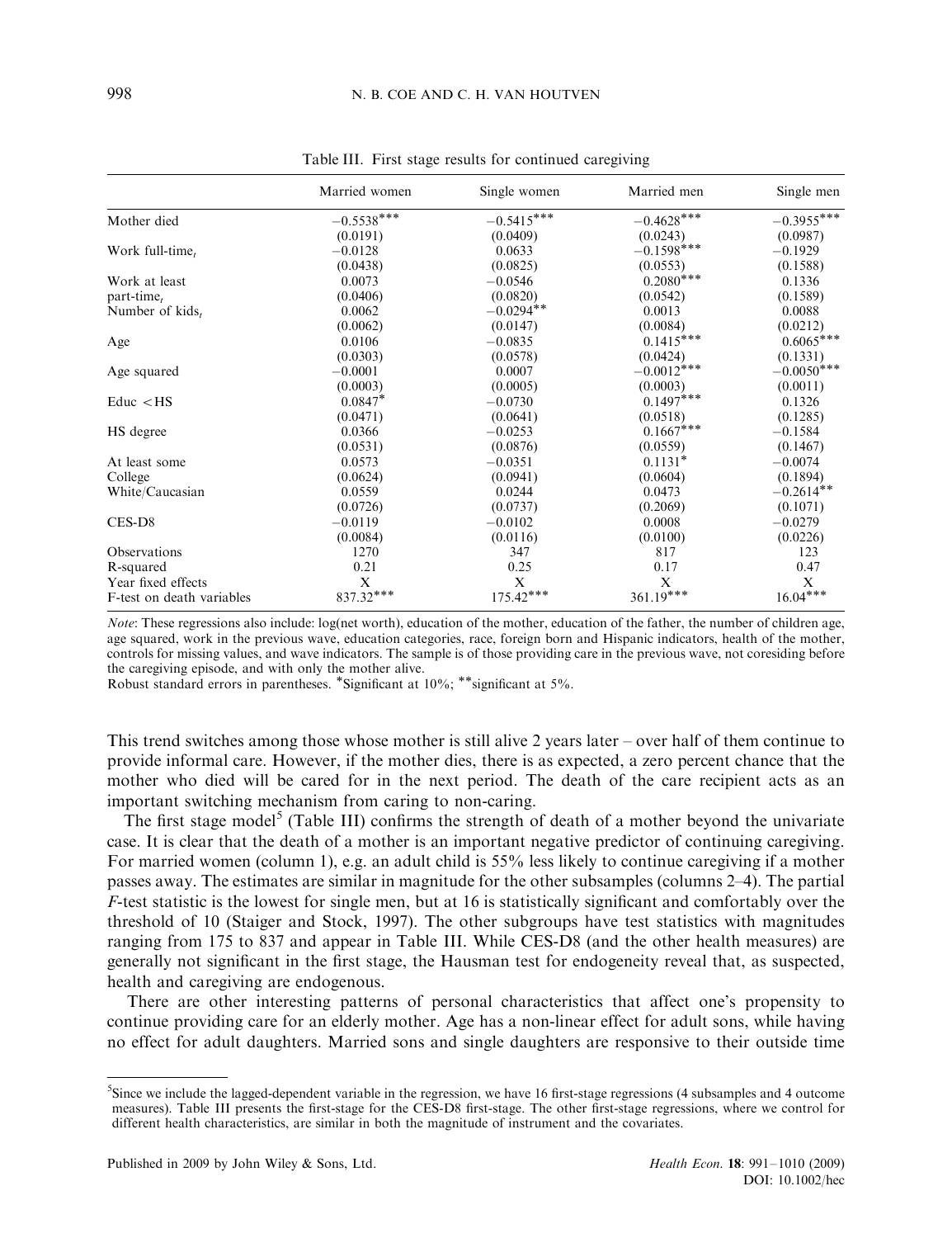commitments, with full-time working sons being more likely to stop providing care, as are those single daughters with more children. Education is a determinant for married individuals, with the less educated more likely to continue providing care. Note that these regressions also include parent's education and the individual's net worth (both of which are insignificant) in order to control for socio-economic status, thus the education finding is not simply a socio-economic effect. Race does not seem to be a determinant of continued caregiving for any of the subgroups except single men, with white single men being over 24% more likely to stop caring for their parent than their minority counterparts.

### 6.3. Health effects of continued caregiving

Table IV presents the effects of caregiving on depressive symptoms for married women for all specifications we have explored. The first two columns present the simple OLS and IV linear models. Since the CES-D8 is a count variable, we also present the results from Poisson and IV Poisson models in columns 3 and 4. Columns 5 and 6 present random-effects models, while the A-B fixed-effects models are in columns 7 and  $8<sup>6</sup>$  We only report the coefficients on the lagged-dependent variable and the coefficient of interest on caregiving behavior.

The OLS (column 1) estimates suggest that among caregivers, those who continue caregiving report 0.24 more depressive symptoms than those who stop caregiving, on average. Once we control for the endogeneity of stopping caregiving (column 2), the estimate increases, suggesting that continuing caregiving increases the number of depressive symptoms by 0.56 compared to those who stop caregiving due to the death of their mother.

Since CES-D8 is a count variable and not a continuous one, we also estimated the relationship using a Poisson model. While the coefficients change a bit, the general story is still the same. Continued caregiving and depressive symptoms are correlated and causally linked. If anything, the linear model underestimates the causal effect. As one can see from columns 1 and 2, there are very few out-of-support predictions when using the linear model.<sup>7</sup> Thus we feel that the linear model fit is satisfactory, and continue using it when exploring the more flexible models with different assumptions about the error terms.

In columns 5 and 6 of Table IV, we present the regression results when including a random effect. This assumes an individual error term that is not correlated with our observable characteristics. While the estimates remain stable, the Breusch and Pagan Lagrange-multiplier test clearly does not support the need for random effects in this case. Random effects is inconsistent when lagged-dependent variables are included in the model, and the Hausman test indicates the need for a fixed-effect specification. As mentioned above, fixed-effect models with lagged-dependent variables suffer from the Nickell (1981) bias, and thus we turn to A-B estimation (columns 7 and 8). In column 7, we limit the instrument for current health to only the two-period lag, and in column 8, we allow for two- and threeperiod lags to be instruments. The tests on the error structure  $(AR(1)$  and  $AR(2)$  tests) indicate that the A-B method is appropriate for the data. The results show that this estimation technique yields very similar, although slightly larger, estimates of the effect of continuing caregiving on caregiver depressive symptoms. Continuing to provide care for a sick mother increases the reported number of depressive symptoms by 0.6 compared to caregivers who stop due to the death of the mother. On a base

<sup>6</sup> Since the A-B estimators require individuals to be observed in at least three waves, the sample sizes decrease. We have done the full analysis keeping the sample consistent, and it does not materially change the estimates or conclusions of the paper, thus we

present the OLS and IV results with the largest sample size.<br><sup>7</sup>Much like comparing a linear probability model to a probit or logit model, the number of out of sample predictions is one way to see the goodness of fit for the linear model. We could transform the CES-D8 variable into one that is bound between 0 and 1 simply by dividing by 8, necessitating a logit model, and thus the number of out-of-support predictions seems relevant in this case as well.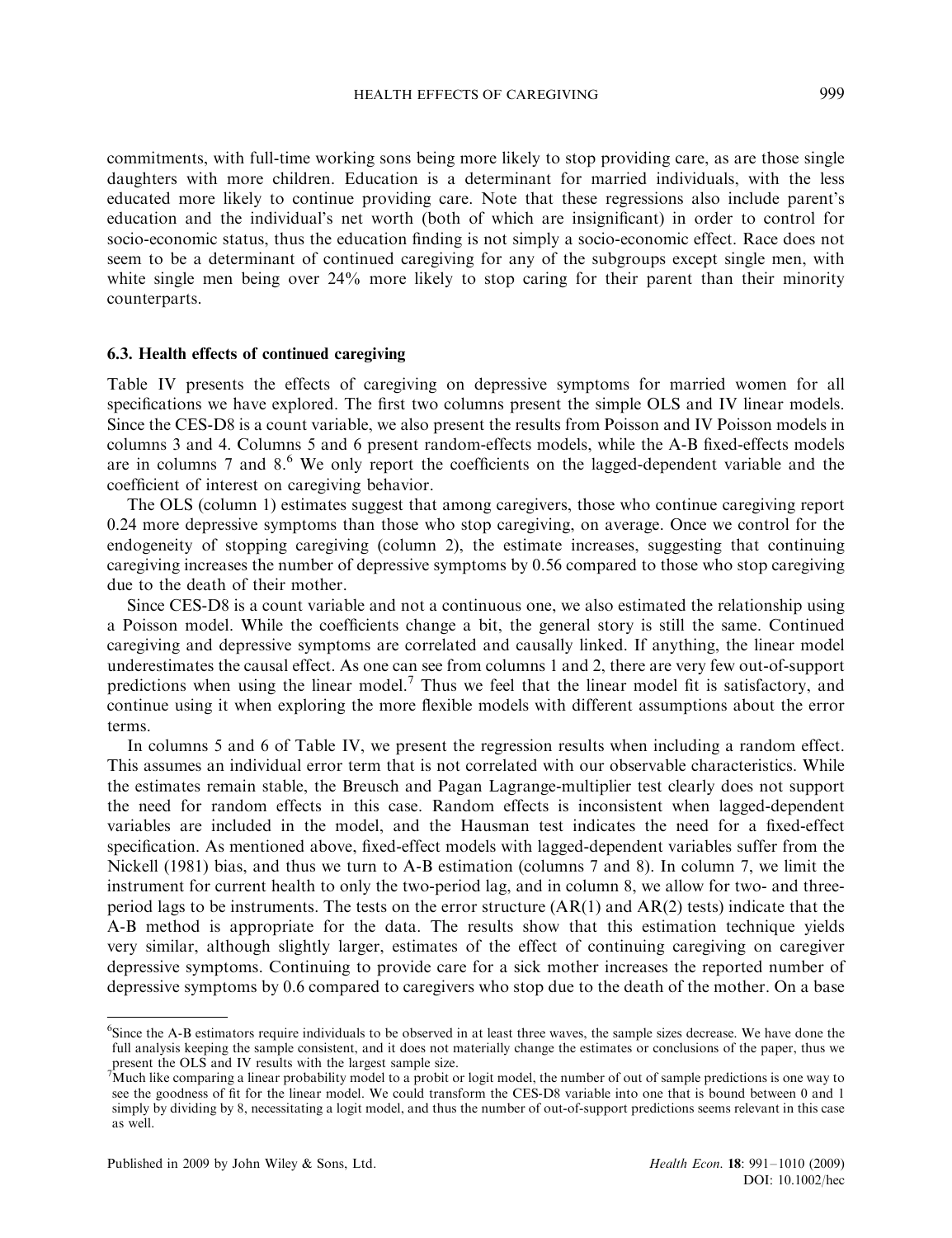|                                                                                                                                                                                                                                                                                                                                                                                                                                                                                                                                                                                        |                         |                         |                         | Table IV. Results for married women, CES-D8 depression index |                         |                         |                                    |                                             |
|----------------------------------------------------------------------------------------------------------------------------------------------------------------------------------------------------------------------------------------------------------------------------------------------------------------------------------------------------------------------------------------------------------------------------------------------------------------------------------------------------------------------------------------------------------------------------------------|-------------------------|-------------------------|-------------------------|--------------------------------------------------------------|-------------------------|-------------------------|------------------------------------|---------------------------------------------|
|                                                                                                                                                                                                                                                                                                                                                                                                                                                                                                                                                                                        | Linear models           |                         |                         | Non-linear models                                            |                         |                         | Testing different error structures |                                             |
|                                                                                                                                                                                                                                                                                                                                                                                                                                                                                                                                                                                        |                         | $\widehat{\circ}$       | ⊙                       | ⊕                                                            | ⊙                       | $\circledcirc$          |                                    | $\circledast$                               |
| $CES-DS_{t+2}$                                                                                                                                                                                                                                                                                                                                                                                                                                                                                                                                                                         | STO                     | ≧                       | Poisson                 | IV Poisson                                                   | <b>OLS RE</b>           | IV RE                   | A-B with<br>l lag                  | A-B with<br>$2$ lags                        |
| $CES-D8$                                                                                                                                                                                                                                                                                                                                                                                                                                                                                                                                                                               | $0.4492***$             | $0.4525***$             | $0.2386***$             | $0.2890***$                                                  | $0.3346***$             | $0.3753***$             | 0.0652                             | 0.0544                                      |
| Caregiving $_{t+2,t}$                                                                                                                                                                                                                                                                                                                                                                                                                                                                                                                                                                  | $0.2414***$<br>(9.0388) | $0.5569***$<br>(0.0387) | $0.1900***$<br>(0.0165) | $(0.0238)$<br>0.7054**                                       | $0.2208***$<br>(0.0289) | $0.5721***$<br>(0.0288) | $0.5997***$<br>(0.0761)            | $0.6071***$<br>(0.0686)                     |
|                                                                                                                                                                                                                                                                                                                                                                                                                                                                                                                                                                                        | (0.0929)                | (0.2456)                | (0.0721)                | (0.3248)                                                     | (0.0956)                | (0.2468)                | $(0.2934)$<br>1229                 | $(0.2912)$<br>$1229$                        |
| <b>Observations</b>                                                                                                                                                                                                                                                                                                                                                                                                                                                                                                                                                                    | 1270                    | 1270                    | 1270                    | 1270                                                         | 1270                    | 1270                    |                                    |                                             |
| Individuals                                                                                                                                                                                                                                                                                                                                                                                                                                                                                                                                                                            | 700                     | 700                     | 700                     | 700                                                          | 700                     | 700                     | 679                                | 679                                         |
| Number of out-of-support predictions                                                                                                                                                                                                                                                                                                                                                                                                                                                                                                                                                   | $\mathbf{\sim}$         | $\overline{16}$         |                         |                                                              |                         |                         |                                    |                                             |
| Breush-Pagan $\chi^2$ test                                                                                                                                                                                                                                                                                                                                                                                                                                                                                                                                                             |                         |                         |                         |                                                              | 0.24                    |                         |                                    |                                             |
|                                                                                                                                                                                                                                                                                                                                                                                                                                                                                                                                                                                        |                         |                         |                         |                                                              |                         | 0.000                   |                                    |                                             |
|                                                                                                                                                                                                                                                                                                                                                                                                                                                                                                                                                                                        |                         |                         |                         |                                                              |                         |                         | $-7.77$                            | $-8.39$                                     |
|                                                                                                                                                                                                                                                                                                                                                                                                                                                                                                                                                                                        |                         |                         |                         |                                                              |                         |                         | $0.00\,$                           | $\begin{array}{c} 0.00 \\ 0.30 \end{array}$ |
| Hausman $\chi^2$ test<br>AR(1)<br>P-value<br>AR(2)                                                                                                                                                                                                                                                                                                                                                                                                                                                                                                                                     |                         |                         |                         |                                                              |                         |                         | 0.36                               |                                             |
| <sup>2</sup> -value                                                                                                                                                                                                                                                                                                                                                                                                                                                                                                                                                                    |                         |                         |                         |                                                              |                         |                         | 0.72                               | 0.76                                        |
| Note: These regressions also include log(net worth), education of the mother, education of the father, the number of children age, age squared, work in the previous wave,<br>education categories, race, foreign born and Hispanic indicators, health of the mother, controls for missing values, and wave indictors. The sample is of those providing care in<br>the previous wave, not coresiding before the caregiving episode, and with only the mother alive.<br>Robust standard errors in parentheses. *Significant at $10\%$ ; ***significant at $5\%$ ; ***significant at 1%. |                         |                         |                         |                                                              |                         |                         |                                    |                                             |

# 1000 N. B. COE AND C. H. VAN HOUTVEN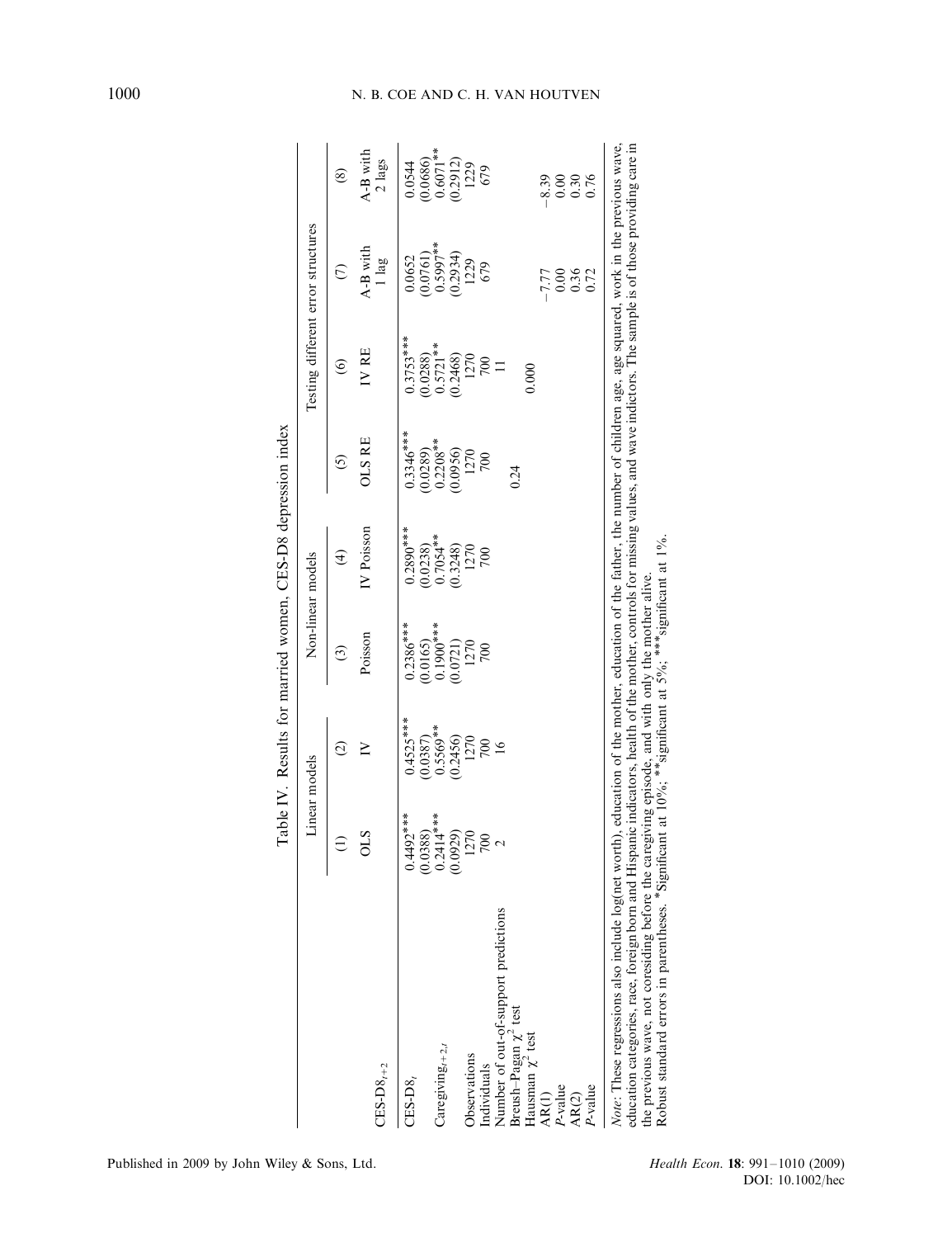|                                            | $CES-D8$   | Heart condition | High blood pressure | Good health |
|--------------------------------------------|------------|-----------------|---------------------|-------------|
| Married women                              |            |                 |                     |             |
| Care giving <sub><math>(2, t)</math></sub> | $0.5997**$ | $-0.0440$       | $-0.0135$           | $-0.1020*$  |
|                                            | (0.2934)   | (0.0337)        | (0.0495)            | (0.0609)    |
| N                                          | 1229       | 1270            | 1270                | 1270        |
| Estimation method                          | $A-B(1)$   | IV              | IV                  | IV          |
| Single women                               |            |                 |                     |             |
| Care giving <sub><math>(2,1)</math></sub>  | $-0.3500$  | $-0.0138$       | $-0.0765$           | $-0.1611$   |
|                                            | (0.5160)   | (0.0764)        | (0.0946)            | (0.1581)    |
| N                                          | 347        | 347             | 317                 | 317         |
| Estimation method                          | IV         | IV              | $A-B(1)$            | $A-B(1)$    |
| Married men                                |            |                 |                     |             |
| Care giving $_{t2,t}$                      | $0.6463**$ | 0.0446          | $-0.0009$           | $0.1676***$ |
|                                            | (0.3063)   | (0.0489)        | (0.0663)            | (0.0848)    |
| N                                          | 808        | 817             | 817                 | 817         |
| Estimation method                          | $A-B(1)$   | IV              | IV                  | IV          |
| Single men                                 |            |                 |                     |             |
| Care giving $_{12.1}$                      | $-0.3725$  | $0.3971**$      | $-0.1508$           | 0.0738      |
|                                            | (0.7735)   | (0.1602)        | (0.1491)            | (0.2551)    |
| N                                          | 116        | 123             | 116                 | 116         |
| Estimation method                          | $A-B(1)$   | IV              | $A-B(1)$            | $A-B(1)$    |

Table V. Health effects of continued caregiving

Note: These regressions also include log(net worth), education of the mother, education of the father, the number of children age, age squared, work in the previous wave, education categories, race, foreign born and Hispanic indicators, health of the mother, controls for missing values, and wave indicators. The sample is of those providing care in the previous wave, not coresiding before the caregiving episode, and with only the mother alive.

Robust standard errors in parentheses. \*Significant at 10%; \*\*significant at 5%.

mean of 1.26 points in this subsample, this represents over a 47% increase in baseline depression symptoms. It is also very clear that controlling for CES-D8 in the prior wave is an important predictor in our dynamic setting in most cases, with a positive effect of past depressive symptoms on current depressive symptoms.

Table V presents the health effects of continued caregiving, showing all of the subsamples separately. Each cell is an estimate of different regressions estimating the effect of continued caregiving on a different health outcome for a different subsample. We report the results from the favored estimation strategy (linear IV or A-B).

We find that continued caregiving has different impacts on three of our groups. Continued caregiving causes negative health effects for married women compared to those who stop caregiving due to the loss of the mother, as highlighted in Table IV. Besides a 47% increase in baseline depressive symptoms, we also find a significant decrease in the likelihood of reporting excellent or very good health (10%) compared to caregivers who stop caregiving.

The health effect for married men is mixed. We find increased depressive symptoms among married men, by 0.65 points on the CES-D8. Since the average number of depressive symptoms is even smaller among this subsample (0.78), this is a large effect, increasing the number of depressive symptoms by over 83%. Yet, contrary to married women, married men who continue to provide care are almost 17% more likely to report themselves in excellent or very good health, compared to those who stop caregiving due to the death of their mother.

A priori one might expect to see stronger health effects among single persons who continue caregiving, since they do not have a spouse to help share the burden, yet our results do not indicate this is the case. Our only significant result is for single men, who are almost 40% more likely to report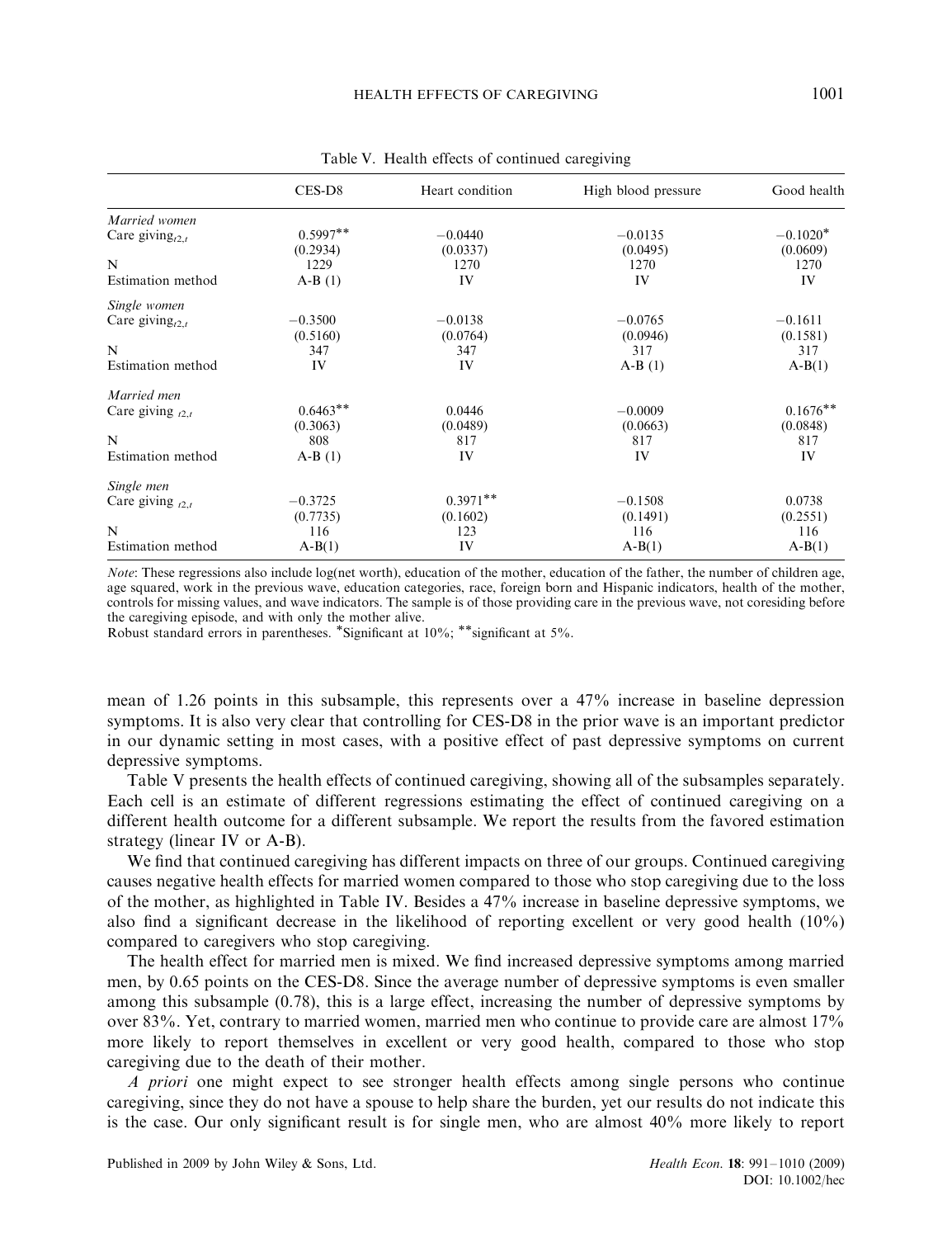having a heart condition than those who stop providing care to their mothers. The OLS results are smaller (11% more likely) but still statistically significant.

### 6.4. Robustness checks

We would also have liked to classify informal care as intensive versus non-intensive, as others in the literature have done (Ettner, 1995; Heitmuller, 2007). Because the measure of hours of care is suspect, with many cases falling below the 100 hour threshold respondents were told to use in answering the 'any caregiving' question, we cannot separate intensive and occasional caregivers, as others have done. Instead, we can separate those who help with chores and those who help with personal care, and try to address intensity with the assumption that chore help is less intense or demanding. As expected, we estimate larger health effects for personal care and smaller health effects for chore care than when these measures are combined.<sup>8</sup> Due to the drop in incidence of caregiving, though, when separating the measures, we cannot rule out that these are the same as the average effect reported.

In order to test the validity of the exclusion restriction that the death of the mother does not have a direct impact on the health of the adult child, we have run the exact same regressions including the death of the mother directly in the model instead of as an instrument. This time, however, the sample is limited to individuals whose mother is alive, whose father is not, who do not co-reside with their mother, and who are not caregivers. This test assumes that the death of a mother would affect the health of all children equally, except through the caregiving channel.<sup>9</sup> As Table VI illustrates, we find very few direct effects of the death of the mother among this sample of non-caregivers. For married women, we actually find the reverse effect for depressive symptoms suggesting that our measured effect for caregiving is a lower bound. We also find improvements in blood pressure for married men. We take solace in the fact that the estimated coefficients are quite small (a factor of 10 smaller than our caregiving effects), with relatively small standard errors.

#### 6.5. Interpretation and multiple-hypothesis testing

Given that we test multiple dimensions of health outcomes, it is important to specify if we are testing individual or multiple hypotheses, and if it is the latter, to adjust the significance levels appropriately. There are four levels of hypotheses about health effects that we could test: (1) all individually, regardless of any affects on any other health measures, (2) mental health, (3) physical health, and (4) all health measures. For the first and second hypotheses, no adjustments need to be made to the significance levels (since we only have the depression measure for mental health), and the interpretation is as presented above. This is our preferred interpretation.

In order to test if there are any effects on physical health from continued caregiving, we have to adjust the significance levels for this joint hypothesis. If the probability of false rejection is to remain at 0.10 for this triple-hypothesis test, then we need to adjust individual significance to 0.0345 (Veazie, 2006), eliminating the significance of self-reported health effects for both married men and married women. The results for heart conditions for single men remain significant, even under this more stringent test, thus we can conclude that there are significant effects on physical health for single men. If we test the null hypothesis that there are no health effects at all, one would have to adjust the significance tests further to 0.026 to keep the probability of a false positive at 0.10. We can only reject this hypothesis for single men.

<sup>&</sup>lt;sup>8</sup>Precise coefficients are available from the authors, but not included here.

<sup>&</sup>lt;sup>9</sup>One could argue that those children with a higher emotional attachment become caregivers, and thus there would be a differential effect. Since there is no way to capture the depth of the relationship between a mother and the child empirically, the assumption of equal effects, while potentially strong, will have to suffice.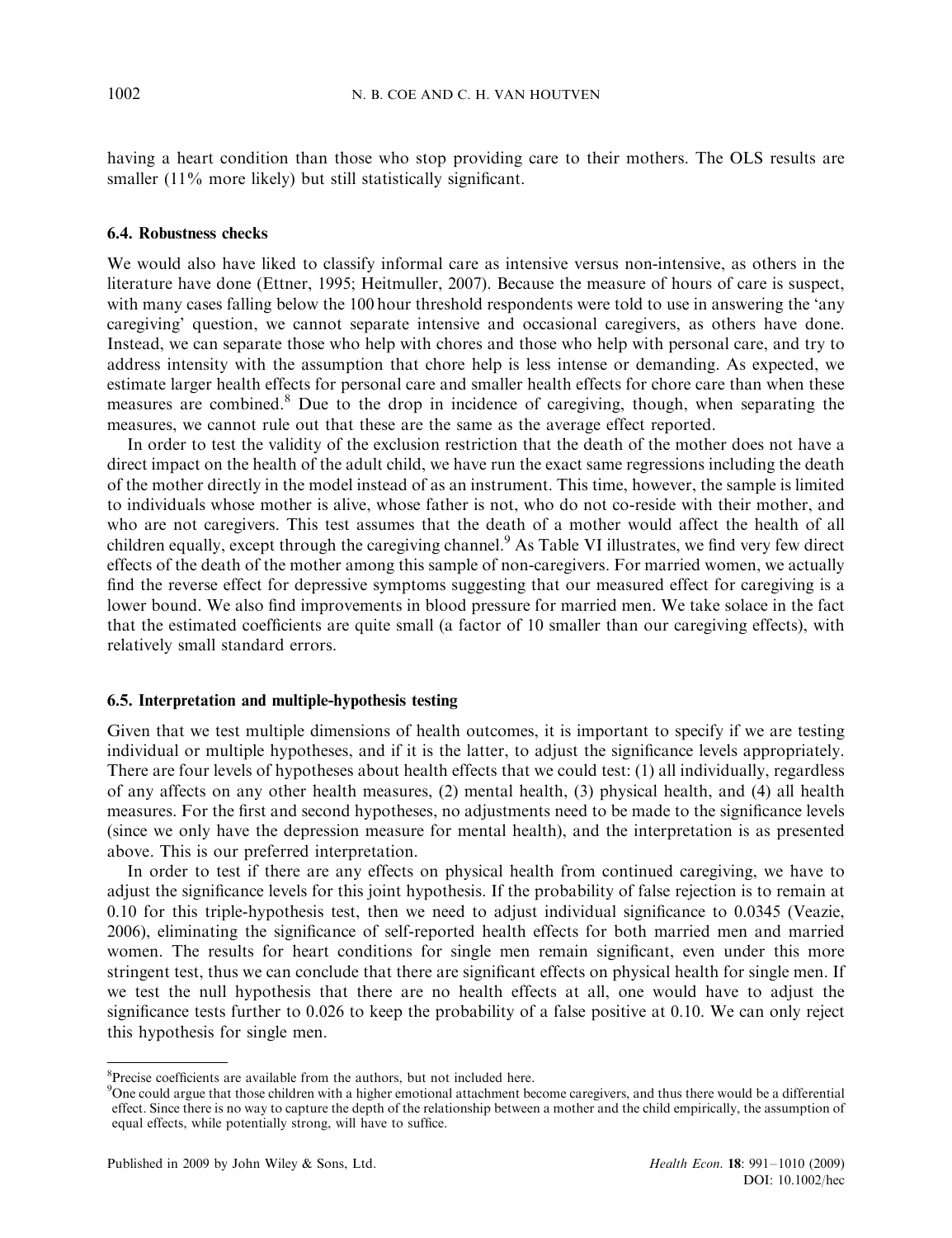|                                            |            | Heath Measure <sub><math>t+2</math></sub> |                     |             |
|--------------------------------------------|------------|-------------------------------------------|---------------------|-------------|
|                                            | $CES-D8$   | Heart condition                           | High blood pressure | Good health |
| Married women                              |            |                                           |                     |             |
| Mother died <sub><math>(2, t)</math></sub> | $-0.2196*$ | 0.0002                                    | 0.0075              | 0.0030      |
|                                            | (0.1292)   | (0.0148)                                  | (0.0214)            | (0.0338)    |
| N                                          | 1507       | 1567                                      | 1567                | 1507        |
| Specification                              | $A-B(2)$   | <b>OLS</b>                                | <b>OLS-RE</b>       | $A-B(1)$    |
| Single women                               |            |                                           |                     |             |
| Mother died <sub><math>Ot</math></sub>     | $-0.1176$  | 0.0056                                    | 0.0545              | 0.0167      |
|                                            | (0.2546)   | (0.0216)                                  | (0.0340)            | (0.0525)    |
| N                                          | 522        | 522                                       | 583                 | 522         |
| Specification                              | $A-B(1)$   | $A-B(1)$                                  | <b>OLS</b>          | $A-B(1)$    |
| Married men                                |            |                                           |                     |             |
| Mother died <sub><math>(2, t)</math></sub> | 0.0285     | 0.0083                                    | $-0.0369*$          | $-0.0173$   |
|                                            | (0.0969)   | (0.0184)                                  | (0.0191)            | (0.0293)    |
| N                                          | 1813       | 1870                                      | 1866                | 1810        |
| Specification                              | $A-B(1)$   | <b>OLS</b>                                | <b>OLS</b>          | $A-B(1)$    |
| Single men                                 |            |                                           |                     |             |
| Mother died $_{t2,t}$                      | 0.0543     | $-0.0037$                                 | 0.0111              | 0.0708      |
|                                            | (0.3199)   | (0.0460)                                  | (0.0630)            | (0.0790)    |
| N                                          | 219        | 234                                       | 234                 | 219         |
| Specification                              | $A-B(1)$   | <b>OLS</b>                                | <b>OLS</b>          | $A-B(1)$    |

Table VI. Testing the direct health effects of mother's death

Note: These regressions also include: log(net worth), education of the mother, education of the father, the number of children age, age squared, work in the previous wave, education categories, race, foreign born and Hispanic indicators, health of the mother, controls for missing values, and wave indicators. The sample is of those adult children who never provide care during the

1992–2004 observation window, not coresiding, and with only the mother alive.<br>Robust standard errors in parentheses. \*Significant at 10%; \*\*significant at 5%; \*\*\*significant at 1%.

### 6.6. Persistence of the effects

In order to gauge the importance of the health impacts of caregiving, it is important to know if these health effects are temporary or persistent. We test for persistence by testing for health effects another 2 years after we observe a person providing informal care. Recall that the reference group is individuals that provided care in time  $t = 0$ , and stopped in time  $t = 2$  due to the death of the mother, and now we are comparing health outcomes at  $t = 4$ . We present the results in Table VII.

Although the effects on self-reported health appear short lived, we find that the depressive effect for married women and the heart conditions for single men who continue caregiving are persistent. Continuing to care at time  $t = 2$  increases the depressive symptoms for married women by 0.65 points (on an 8-point scale) 2 years later, which is similar in magnitude to the immediate effect. The increase in the probability of reporting a heart condition increases to 0.61 when measured at time  $t = 4$ , compared to 0.40 at time  $t = 2$ . Although the estimate of the depressive effect for married men is quantitatively smaller than the earlier estimate, the model is not precise enough for us to determine if the depression effects for married men diminish over a longer time period or not. Our sample becomes too small to estimate effects 4 years after caregiving stopped  $(t = 6)$ .

### 6.7. Initial caregiving

6.7.1. The first stage. The individual significance of the instruments and partial  $F$  statistics in Table VIII (column 1) show the performance of the identification for each subsample examined. The family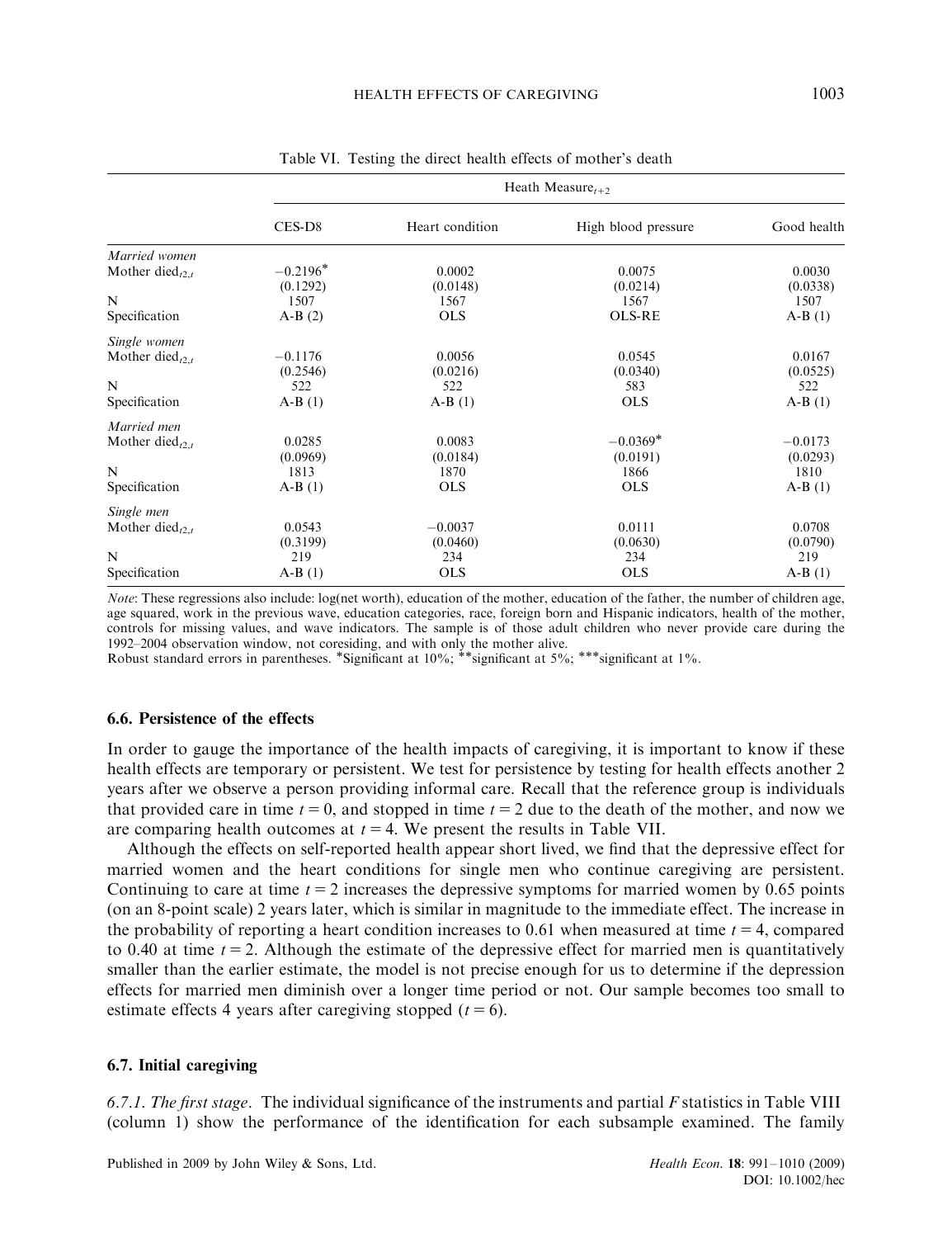|                                            | $CES-D8$   | Heart condition | High blood pressure | Good health |
|--------------------------------------------|------------|-----------------|---------------------|-------------|
| Married women                              |            |                 |                     |             |
| Care giving <sub><math>(2, t)</math></sub> | $0.6498**$ | $-0.0192$       | $-0.0422$           | $-0.1059$   |
|                                            | (0.3149)   | (0.0418)        | (0.0677)            | (0.0777)    |
| N                                          | 996        | 996             | 996                 | 996         |
| Estimation method                          | IV         | IV              | IV                  | IV          |
| Single women                               |            |                 |                     |             |
| Care giving <sub><math>(2, t)</math></sub> | $-0.0999$  | $-0.0905$       | $-0.2269$           | 0.0637      |
|                                            | (0.7149)   | (0.0884)        | (0.1520)            | (0.1155)    |
| N                                          | 258        | 258             | 258                 | 258         |
| Estimation method                          | IV         | IV              | IV                  | IV          |
| Married men                                |            |                 |                     |             |
| Care giving <sub><math>t2,t</math></sub>   | 0.5777     | $-0.0877$       | $-0.0190$           | $-0.0820$   |
|                                            | (0.3577)   | (0.0881)        | (0.1029)            | (0.1160)    |
| N                                          | 632        | 632             | 632                 | 632         |
| Estimation method                          | IV         | IV              | IV                  | IV          |
| Single men                                 |            |                 |                     |             |
| Care giving <sub><math>t2,t</math></sub>   | $-0.2385$  | $0.6076**$      | $-0.1058$           | $-0.0730$   |
|                                            | (0.9005)   | (0.2529)        | (0.2540)            | (0.3320)    |
| N                                          | 89         | 89              | 83                  | 83          |

Table VII. Longer-term health effects (2 years out)

Note: These regressions also include: log(net worth), education of the mother, education of the father, the number of children age, age squared, work in the previous wave, education categories, race, foreign born, and Hispanic indicators, health of the mother, controls for missing values, and wave indicators. The sample is of those providing care in the previous wave, not coresiding before the caregiving episode, and with only the mother alive.

Estimation method IV IV A-B(1) A-B(1) A-B(1)

Robust standard errors in parentheses. \*Significant at 10%; \*\*significant at 5%; \*\*\*significant at 1%.

structure characteristics provide strong identification for married women and married men, but not for singles. For single women and single men, the individual instruments are significant predictors of providing any care at the 5% level, but partial F statistics are nevertheless below the desired value of 10 (Staiger and Stock, 1997). We focus our discussion of results on the two subsamples where we have a strongly identified system, namely married women and married men.

6.7.2. Detection of endogeneity. Contrary to our expectations, endogeneity did not exist for selection into caregiving. Examining the first stage regressions in more detail (Table IX), the lack of endogeneity becomes less surprising in one aspect, because initial health status is not a significant predictor of informal care in most cases. Only high blood pressure and having a heart condition in the past wave are associated with a significant increase in the likelihood of being a caregiver for married men (and this is marginally significant at the 10% level).

6.7.3. Additional specification tests. We examined A-B models to address unobserved heterogeneity in initial caregiving. For both one- and two-lagged A-B models, specification tests indicated that they were not appropriate. In addition, for the high blood pressure and heart condition outcomes, linear models predicted too frequently (over 25% of the time) outside of the unit interval, hence we present probit models for these two outcomes. For excellent or very good health, we report linear results for ease of interpretation, because the linear models fit the data well for this health outcome.

6.7.4. Health effects. Table X presents the health effects of beginning to provide care for one's mother. We find a significant increase in depressive symptoms for married women upon initial caregiving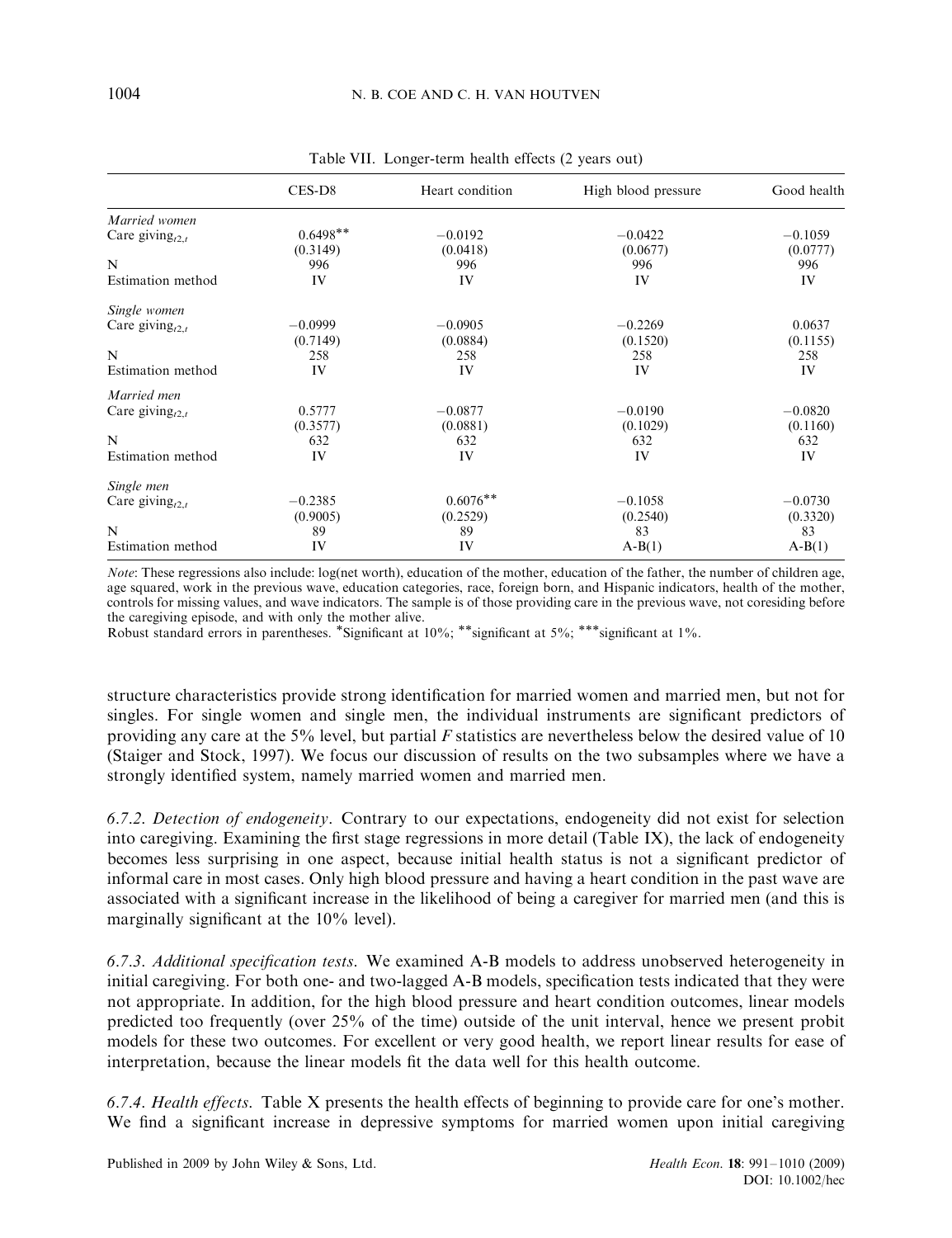|                                  | Family <sup>1</sup> structure          |
|----------------------------------|----------------------------------------|
| Single men<br>Number of boys     | $-0.032***$                            |
| F(1, 227)                        | (0.012)<br>$7.4***$                    |
| Obs                              | 447                                    |
| R-squared                        | 0.10                                   |
| Married men                      | $-0.0158***$                           |
| Number of girls                  | (0.0045)                               |
| F(1, 1531)                       | $12.35***$                             |
| Obs                              | 3668                                   |
| R-squared                        | 0.05                                   |
| Single women                     | $-0.0186**$                            |
| Number of boys                   | (0.0072)                               |
| F(1, 553)                        | $6.69**$                               |
| Obs                              | 1255                                   |
| R-squared                        | 0.07                                   |
| Married women<br>Number of girls | $-0.0204***$                           |
| F(1, 140)<br>Obs<br>R-squared    | (0.0047)<br>$18.76***$<br>3309<br>0.07 |

Table VIII. First stage: selection into caregiving for the first time

Note: The sample is of those not providing care in the previous wave, not coresiding before the caregiving episode, and with only the mother alive.

<sup>1</sup>Adult child-level regressions also include lagged health, log(net worth), age, age squared, work in the previous wave, education categories, race, foreign born, Hispanic indicators, mother and father's education, mother's health, and wave indicators. Each first stage regression controls for a single measure of lagged health. Here, we highlight the first stage regressions that controlled for lagged self-rated health because it is representative of all.

Robust standard errors in parentheses. \*Significant at 10%; \*\*significant at 5%;<br>\*\*\*significant at 1% \*\*significant at 1%.

(column 1 of Table IX). Although significant, the magnitude is small, or a 0.17 points increase in the CES-D8 score. Considering mean values on the CES-D8 of 1.16 among caregivers and 0.27 among noncaregivers, however,  $0.17$  represents a 15% increase in the mean score.<sup>10</sup> There are no other significant initial health effects of initial caregiving among married women and no significant health effects of initial caregiving on married men (Table X).

6.7.5. Persistence of the effects. Examining health effects 2 years after the start of caregiving (caregiving for the first time in  $t = 0$  and health in  $t = 2$ ) shows more numerous negative health effects for married women (Table X, lower panel). Here, the relevant comparison group is persons who were not caregiving

<sup>&</sup>lt;sup>10</sup>For initial caregiving, if one only separates the sample by personal care and chore care providers, then the effects for married women on depressive symptoms is stronger for personal care and slightly smaller for chore care, reflecting that personal care is likely more intensive. There are no other significant effects for married women when you separate the measure by personal care and chores. We prefer to report both types of care as the measure of informal care in the paper, since it shows the overall commitment to informal care.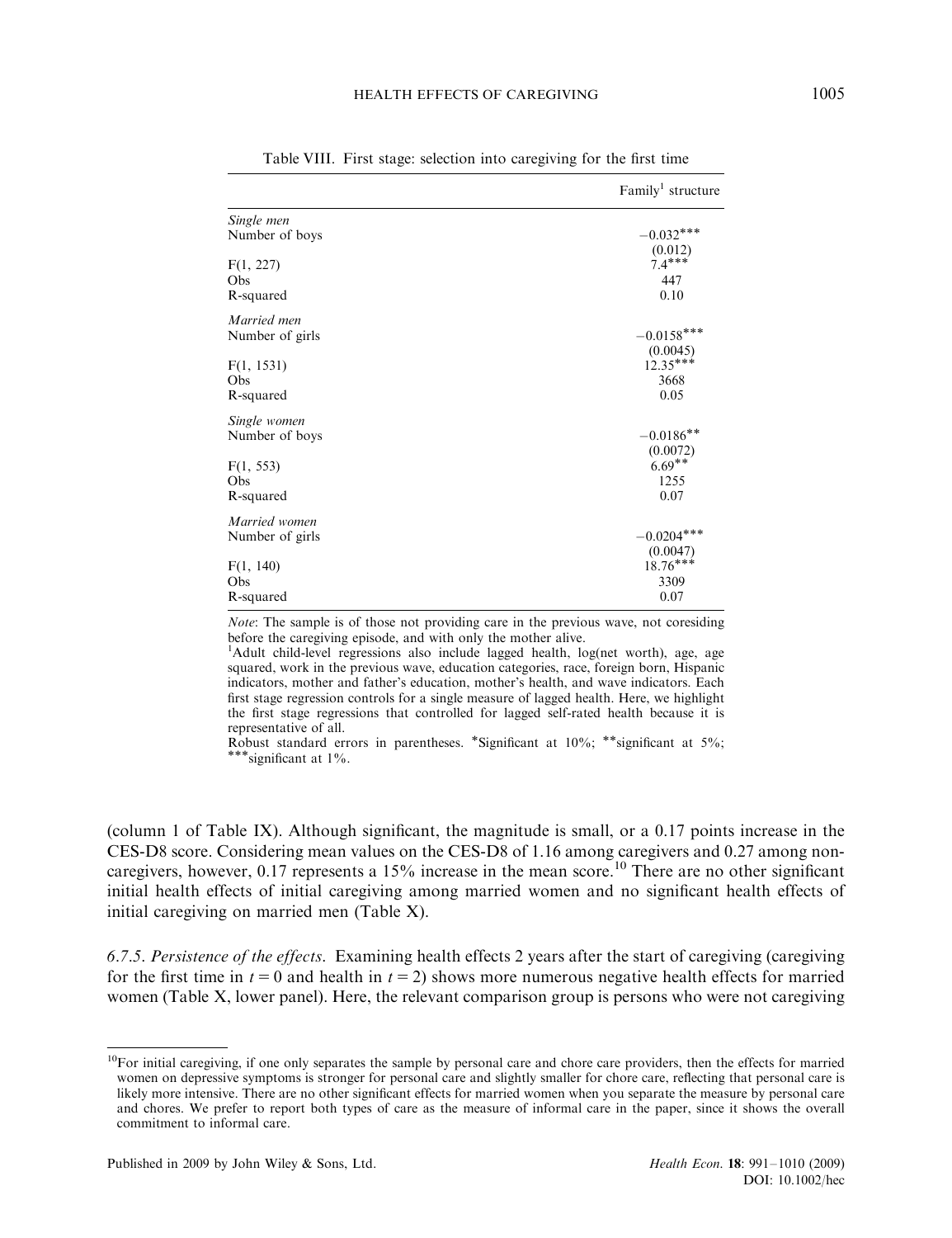|                          |                                            | Married women                                  |                                |                                            | Married men                                    |                                |
|--------------------------|--------------------------------------------|------------------------------------------------|--------------------------------|--------------------------------------------|------------------------------------------------|--------------------------------|
|                          | Good<br>health <sub><math>1-2</math></sub> | Heart<br>condition <sub><math>i-2</math></sub> | High blood<br>$pressure_{t-2}$ | Good<br>health <sub><math>i-2</math></sub> | Heart<br>condition <sub><math>i-2</math></sub> | High blood<br>$pressure_{t-2}$ |
| Number of girls          | $-0.0202***$                               | $-0.0204***$                                   | $-0.0203***$                   | $-0.0197***$                               | $-0.0195***$                                   | $-0.0195***$                   |
|                          | (0.0047)                                   | (0.0047)                                       | (0.0047)                       | (0.0050)                                   | (0.0050)                                       | (0.0050)                       |
| Health last wave         | $-0.0064$                                  | $-0.0211$                                      | $-0.0230$                      | $-0.0212$                                  | $0.0624*$                                      | $-0.0487$                      |
|                          | (0.0161)                                   | (0.0258)                                       | (0.0254)                       | (0.0158)                                   | (0.0230)                                       | (0.0346)                       |
| Full-time work last wave | $-0.0030$                                  | $-0.0033$                                      | $-0.0039$                      | $-0.0502$                                  | $-0.0503$                                      | $0.0617*$                      |
|                          | (0.0254)                                   | (0.0253)                                       | (0.0258)                       | (0.0342)                                   | (0.0342)                                       | (0.0162)                       |
| Part-time work last wave | $-0.0223$                                  | $-0.0239$                                      | $-0.0034$                      | $0.0638*$                                  | 0.0214                                         | 0.0206                         |
|                          | (0.0258)                                   | (0.0271)                                       | (0.0173)                       | (0.0345)                                   | (0.0344)                                       | (0.0345)                       |
| Age                      | $0.0081*$                                  | $0.0080*$                                      | $0.0081*$                      | $-0.0025$                                  | $-0.0025$                                      | $-0.0025$                      |
|                          | (0.0047)                                   | (0.0047)                                       | (0.0047)                       | (0.0038)                                   | (0.0038)                                       | (0.0038)                       |
| Age squared              | $0.2224**$                                 | $0.2209**$                                     | $0.2230**$                     | $-0.0055$                                  | $-0.0056$                                      | $-0.0040$                      |
|                          | (0.0971)                                   | (0.0973)                                       | (0.0973)                       | (0.0706)                                   | (0.0708)                                       | (0.0712)                       |
| Number of kids           | $-0.0047**$                                | $-0.0046**$                                    | $-0.0047**$                    | 0.0004                                     | 0.0002                                         | 0.0003                         |
|                          | (0.0021)                                   | (0.0021)                                       | (0.0021)                       | (0.0014)                                   | (0.0014)                                       | (0.0014)                       |
| Missing kids             | $-0.0309$                                  | $-0.0320$                                      | $-0.0309$                      | 0.0105                                     | 0.0088                                         | 0.0107                         |
|                          | (0.0288)                                   | (0.0288)                                       | (0.0288)                       | (0.0299)                                   | (0.0299)                                       | (0.0299)                       |
| Number of grand kids     | $0.0969***$                                | $0.0978***$                                    | $0.0977***$                    | 0.0265                                     | 0.0273                                         | 0.0270                         |
|                          | (0.0231)                                   | (0.0231)                                       | (0.0231)                       | (0.0195)                                   | (0.0196)                                       | (0.0196)                       |
| Missing grand kids       | $-0.1269$                                  | $-0.1260$                                      | $-0.1261$                      | $-0.0368$                                  | $-0.0359$                                      | $-0.0390$                      |
|                          | (0.1223)                                   | (0.1218)                                       | (0.1228)                       | (0.0576)                                   | (0.0576)                                       | (0.0587)                       |
| Mom needs help           | 0.0223                                     | 0.0225                                         | 0.0223                         | $0.0381*$                                  | $0.0391*$                                      | $0.0383*$                      |
|                          | (0.0284)                                   | (0.0284)                                       | (0.0284)                       | (0.0224)                                   | (0.0225)                                       | (0.0225)                       |
| Missing mom needs help   | $0.0072***$                                | $0.0072***$                                    | $0.0073***$                    | $-0.0022$                                  | $-0.0019$                                      | $-0.0022$                      |
|                          | (0.0022)                                   | (0.0022)                                       | (0.0022)                       | (0.0024)                                   | (0.0024)                                       | (0.0024)                       |
| Mom can be               | $-0.0011$                                  | $-0.0012$                                      | $-0.0012$                      | 0.0034                                     | 0.0032                                         | 0.0033                         |
| Left alone               | (0.0028)                                   | (0.0028)                                       | (0.0028)                       | (0.0025)                                   | (0.0025)                                       | (0.0025)                       |
| Observations             | 3267                                       | 3268                                           | 3268                           | 2990                                       | 2991                                           | 2991                           |
| R-squared                | 0.07                                       | 0.07                                           | 0.07                           | 0.06                                       | 0.06                                           | 0.06                           |

Table IX. First stage results for initial caregiving

Note: Regressions also include lagged health, log(net worth), age, age squared, work in the previous wave, education categories, race, foreign-born, and Hispanic indicators, mother and father's education, mother's health, variables for missing values, and wave indicators. The sample is of those not providing care in the previous wave, not coresiding before the caregiving episode, and with only the mother alive.

Robust standard errors in parentheses. \*Significant at 10%; \*\*significant at 5%; \*\*\*significant at 1%.

in time  $t = 0$ . There is a 3 percentage point (12%) lower likelihood of being in excellent or very good health ( $p < 0.10$ ) for caregivers compared to noncaregivers and a 3 percentage point (15%) higher likelihood of having high blood pressure (marginal effects calculated from probit estimates in Table X). The null effects for married men also persist. Examining 4 years out, caregiving's effects on health becomes even stronger (Table X). For example, married women caregivers 4 years out have a nearly 14 percentage point reduction in the likelihood of being in at least very good health compared to married women non-caregivers ( $p < 0.05$ ). The chance of having high blood pressure also increases by 5 percentage points (a 63% predicted chance for caregivers compared to a 58% predicted chance for non-caregivers). The depressive symptom effect reappears for married women 4 years out, with caregivers having a 0.20 points increase in their CES-D8 score. There are still no effects for married men.

If we adjust the significance levels in order to test multiple hypotheses, we can reject all four null hypotheses that (1) there are no long-term health effects individually, (2) there are no long-term (4-years) depressive symptom effects, (3) there are no long-term physical health effects, and (4) there are no long-term health effects (4-years) for the subsample of married women.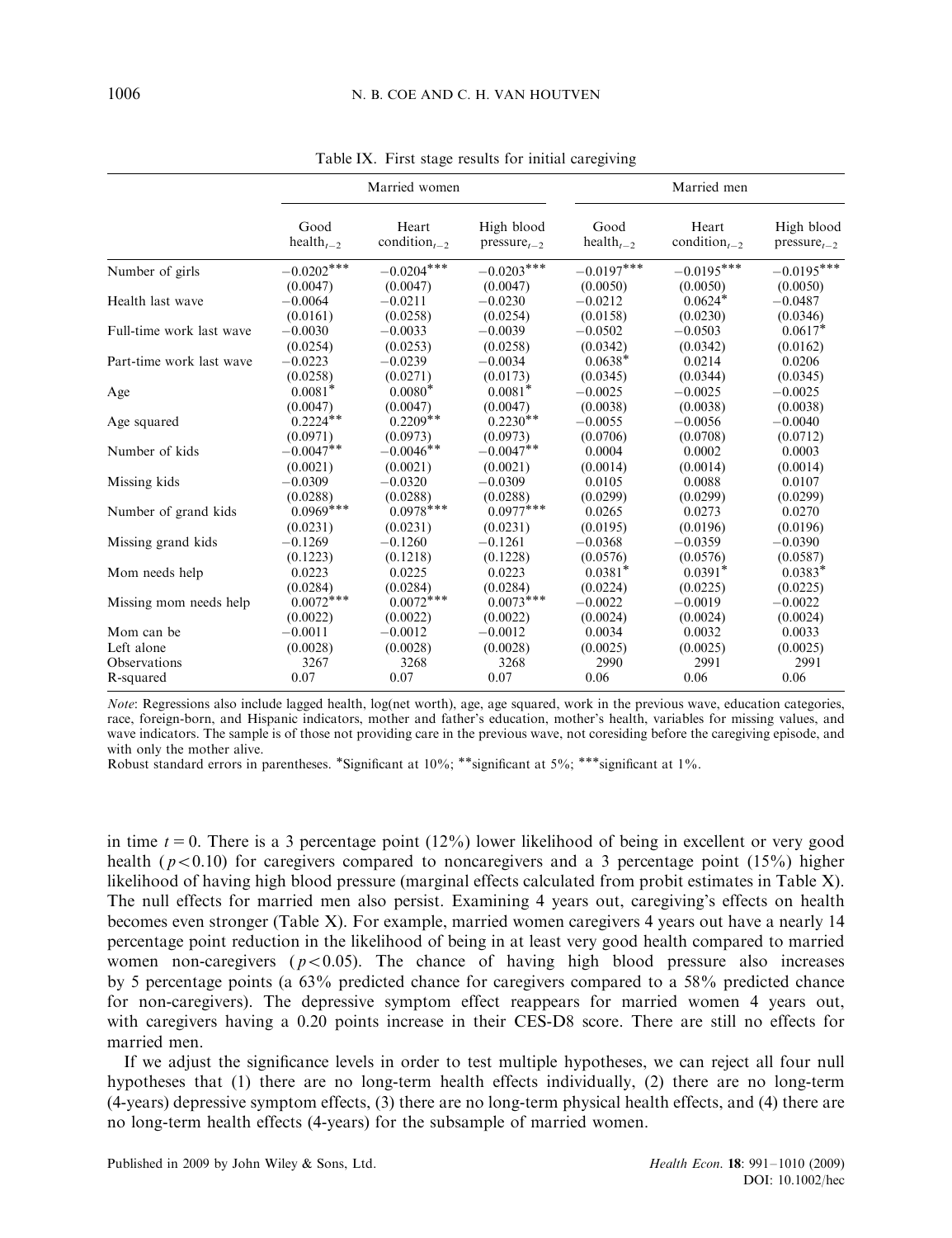| Heart condition, |
|------------------|
| Probit           |
|                  |
|                  |
| $4.233***$       |
| (0.1570)         |
| 0.0643           |
| (0.1245)         |
| 3309             |
| 1403             |
|                  |
|                  |
| $4.2947***$      |
| (0.2071)         |
| 0.1073           |
| (0.1285)         |
| 2987             |
| 1239             |
|                  |
|                  |
|                  |
| 0.0631           |
| (0.0946)         |
| 0.1082           |
| (0.0930)         |
|                  |

Table X. Health effects of iniating informal care to an elderly mother

Note: These regressions also include log(net worth), education of the mother, education of the father, an indicator for whether the number of children is unreported, age, age squared, work in the previous wave, education categories, race, foreign born, Hispanic and wave indicators. The sample is of those not providing care in the previous wave, not coresiding before the caregiving episode, and with only the mother alive.

Robust standard errors in parentheses. \*Significant at 10%; \*\*significant at 5%; \*\*\*significant at 1%.

### 7. CONCLUSIONS

The literature on the effects of providing informal care has been dominated by the health effects of spouses providing care for each other or the work effects on adult children in the short term. We contribute a new strand to the literature, focusing on the mental and physical health effects of caregiving on adult children, controlling for both selection in and selection out of caregiving. We focus on adult children who only have a mother alive (and not a father), because we wanted to understand the effects on children who were more likely to be the primary caregiver of the parent. We do not include adult children who co-reside with their mothers prior to the need for caregiving, because their financial and emotional ties are fundamentally different from non-coresiding families. It is also difficult to measure caregiving among co-resident children. Accounting for endogenous selection into caregiving and endogenous selection out of caregiving helps to provide a clearer picture of informal caregiving on key health outcomes of adult children than have been previously possible. Because it is a longitudinal data set, we also control for health in the prior period in examining health, in order to not overstate the effect of informal care on health.

Importantly, we use a very strong and innovative instrumental variable that creates a switching mechanism from caregiving to non-caregiving – the death of a mother. This allows us to control for the inherent endogeneity in the decision to stop caregiving. Empirically strong and theoretically convincing, this instrument may be useful for other applications in which the end of an episode of caregiving would be suspected to be endogenously determined.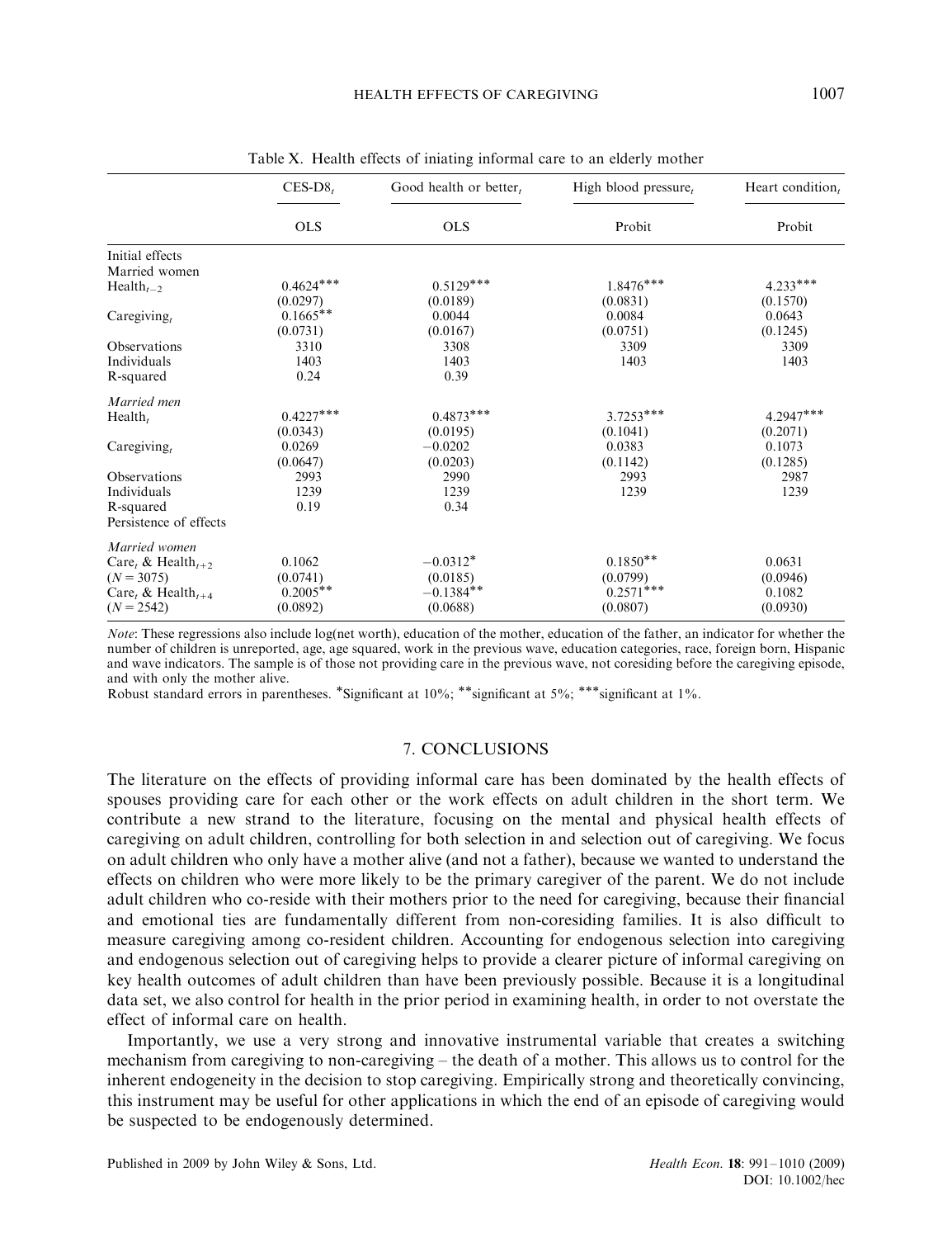We find different health effects of caregiving depending on the duration of caregiving, with key differences between caregivers who continue caregiving and initial caregivers. We find effects for three out of four subgroups of adult children; only the health of single women appears to be unaffected.

We find that continued caregiving leads to a 47% increase in the depression index for married women (CES-D8) and an 83% increase for married men. We find that there is persistence in the depressive symptoms effect for women, where it is still significant and negative 2 years later. Although the mean CES-D8 score of these samples is below the clinical cut off for probable depression at a score exceeding 4 or 5, a half-point increase in the CES-D8 score is large in magnitude. Single men caregivers also experience an increase in the probability of reporting heart conditions.

For initial caregivers, there is a significant but small increase, by 15%, in depressive symptoms for married women immediately and no health effects for married men. Examining health outcomes 2 years later shows that negative physical health effects are delayed for married women – there is a small but significant decrease in the likelihood of being in very good or excellent health and a significant increase in the likelihood of having high blood pressure. Furthermore, health effects for married women persist up to 4 years out for these two categories and the effects on depressive symptoms become larger.

In the analysis of initial selection into caregiving, we find that although the instrumental variables on family structure are useful in describing the cross-section of caregivers, which has also been found in other cross-sectional studies, they are not successful in all subgroups when examining the dynamics within a family, particularly for single men and single women. Increased sample sizes for single men and women may help the performance of the instruments. Future work should turn to creating time-varying instruments to identify initial selection into caregiving in the dynamic setting. This would help us understand whether our null effects for singles were due to true null effects, sample size limitations, or weak identification in the dynamic setting.

Beyond these important health effects, future studies should focus on how the health effects and time burden of caregiving translate into larger wealth effects. Many studies have examined a snapshot of short-term work effects (Ettner, 1995; Lo Sasso and Johnson, 2004; Crespo, 2006; Heitmuller, 2007; Heitmuller and Inglis, 2007), along with one longitudinal study on work outcomes (McGarry, 2003). It is well documented that health declines can lead to early retirement (for example, Currie and Madrian, 1999). Thus, considering broader wealth measures, such as early retirement, pension accrual and net worth change over time, possibly due in part to increased expenditures on health care from caregiver health effects, are critical to understanding the full impact of caregiving on the informal caregiver. Understanding the health effects is an important step in completing the puzzle on the net benefits of informal caregiving to society.

### ACKNOWLEDGEMENTS

Work on this paper was supported by the Network on the Study of Pensions, Aging and Retirement (Netspar) (Coe/Van Houtven), John A. Hartford Foundation Pilot Studies Grant through Duke University's Center for the study of Aging and Human Development (Coe/Van Houtven) and the Marie Curie Incoming International Fellowship (Coe). Part of it was completed while Van Houtven was a visiting assistant professor at Tilburg University. We thank Liliana Pezzin, Alberto Holly, Thomas Lufkin, Ezra Golberstien, Tom van Ourti, Pilar Garcia Gomez, Frank Windemijer, Gema Zamarro, Edward C. Norton, and two anonymous reviewers for helpful comments on an earlier draft of the paper. The opinions and conclusions expressed are solely those of the authors and do not represent the opinions or policy of the Center for Retirement Research at Boston College.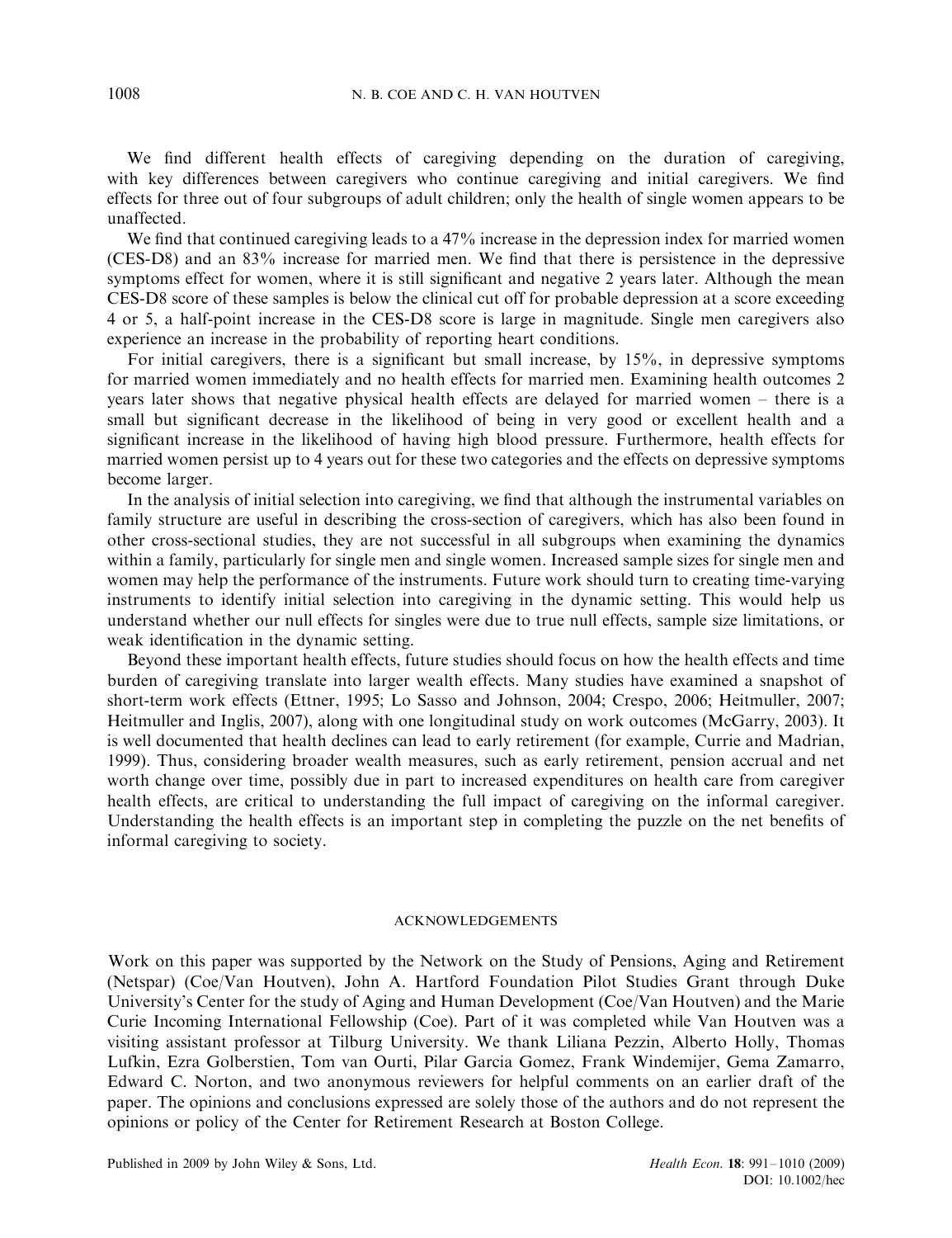Conflict of interest disclosures: None

#### **REFERENCES**

- Andren S, Elmstahl S. 2007. Relationships between income, subjective health and caregiver burden in caregivers of people with dementia in group living care: a cross-sectional community-based study. International Journal of Nursing Studies 44: 435–446.
- Arellano M, Bond SR. 1991. Some tests of specification for panel data: Monte Carlo evidence and an application to employment equations. Review of Economic Studies 58: 277–297.
- Blazer D, Burchett B, Service C, George LK. 1991. The association of age and depression among the elderly: an epidemiologic exploration. Journal of Gerontology 46: M210-M215.
- Bolin K, Lindgren B, Lundborg P. 2007. Informal and formal care among single-living elderly in Europe. *Health* Economics, Forthcoming.
- Brodaty H, Green A, Koschera A. 2003. Meta-analysis of psychosocial interventions for caregivers of people with dementia. Journal of the Americal Geriatrics Society 51: 657–664.
- Charles KK, Sevak P. 2005. Can family caregiving substitute for nursing home care? Journal of Health Economics 24: 1174–1190.
- Checkovich TJ, Stern S. 2002. Shared caregiving responsibilities of adult siblings with elderly parents. Journal of Human Resources 37: 441–478.
- Clipp EC, George LK. 1993. Dementia and cancer: a comparison of spouse caregivers. *Gerontologist* 33: 534–541.
- Crespo L. 2006. Parental caregiving and work employment status of mid-life European women. Departamento de Fundamentos del Análisis Económico, University of Alicante, Campus San Vicente del Raspeig, 03080 Alicante, Spain.
- Currie J, Madrian BC. 1999. Health, health insurance and the labor market. In Handbook of Labor Economics, Ashenfelter OC, Card D (eds), vol. 3. Elsevier: 3309–3416.
- Dwyer JW, Coward RT. 1991. A multivariate comparison of the involvement of adult sons versus daughters in the care of impaired parents. Journal of Gerontology 46: S259-S269.
- Eloniemi-Sulkava U, Rahkonen T, Suihkonen M, Halonen P, Hentinen M, Sulkava R. 2002. Emotional reactions and life changes of caregivers of demented patients when home caregiving ends. Aging and Mental Health 6: 343–349.
- Engers M, Stern S. 2002. Long-term care and family bargaining. International Economic Review 43: 1-41.
- Ettner SL. 1995. The impact of 'parent care' on female labor supply decisions. *Demography* 32: 63–80.
- Grant I, Adler KA, Patterson TL, Dimsdale JE, Ziegler MG, Irwin MR. 2002. Health consequences of Alzheimer's caregiving transitions: effects of placement and bereavement. *Psychosomatic Medicine* 64: 477–486.
- Grossman M. 1972. On the concept of health capital and the demand for health. The Journal of Political Economy 80: 223–255.
- Harwood DG, Barker WW, Cantillon M, Loewenstein DA, Ownby R, Duara R. 1998. Depressive symptomatology in first-degree family caregivers of Alzheimer disease patients: a cross-ethnic comparison. Alzheimer Disease Association Disorders 12: 340–346.
- Hays JC, Blazer DG, Gold DT. 1993. CES-D: cutpoint or change score? Journal of the American Geriatric Society 41: 344–345.
- Heidemann B, Stern S. 1999. Strategic play among family members when making long-term care decisions. Journal of Economic Behavior and Organizations 40: 29–57.
- Heitmuller A. 2007. The chicken or the egg? Endogeneity in labour market participation of informal carers in England. Journal of Health Economics 26: 536–559.
- Heitmuller A, Inglis K. 2007. The earnings of informal carers: Wage differentials and opportunity costs. *Journal of* Health Economics 26: 821–841.
- Hirst M. 2004. Health Inequalities and Informal Care: End of Project Report. Social Policy Research Unit, University of York, York, pp. 1–53.
- Hirst M. 2005. Carer distress: a prospective, population-based study. Social Science and Medicine 61: 697-708.
- Kiecolt-Glaser JK, Dura JR, Speicher CE, Trask OJ, Glaser R. 1991. Spousal caregivers of dementia victims: longitudinal changes in immunity and health. *Psychosomatic Medicine* 53: 345–362.
- Lee S, Colditz GA, Berkman LF, Kawachi I. 2003. Caregiving and risk of coronary heart disease in U.S. women: a prospective study. American Journal of Preventive Medicine 24: 113–119.
- Lo Sasso A, Johnson R. 2004. Family support of the elderly and female labor supply: tradeoffs among caregiving, financial transfers, and work. In The Family in an Ageing Society, Harper S (ed.). Oxford University Press, pp. 114–142.